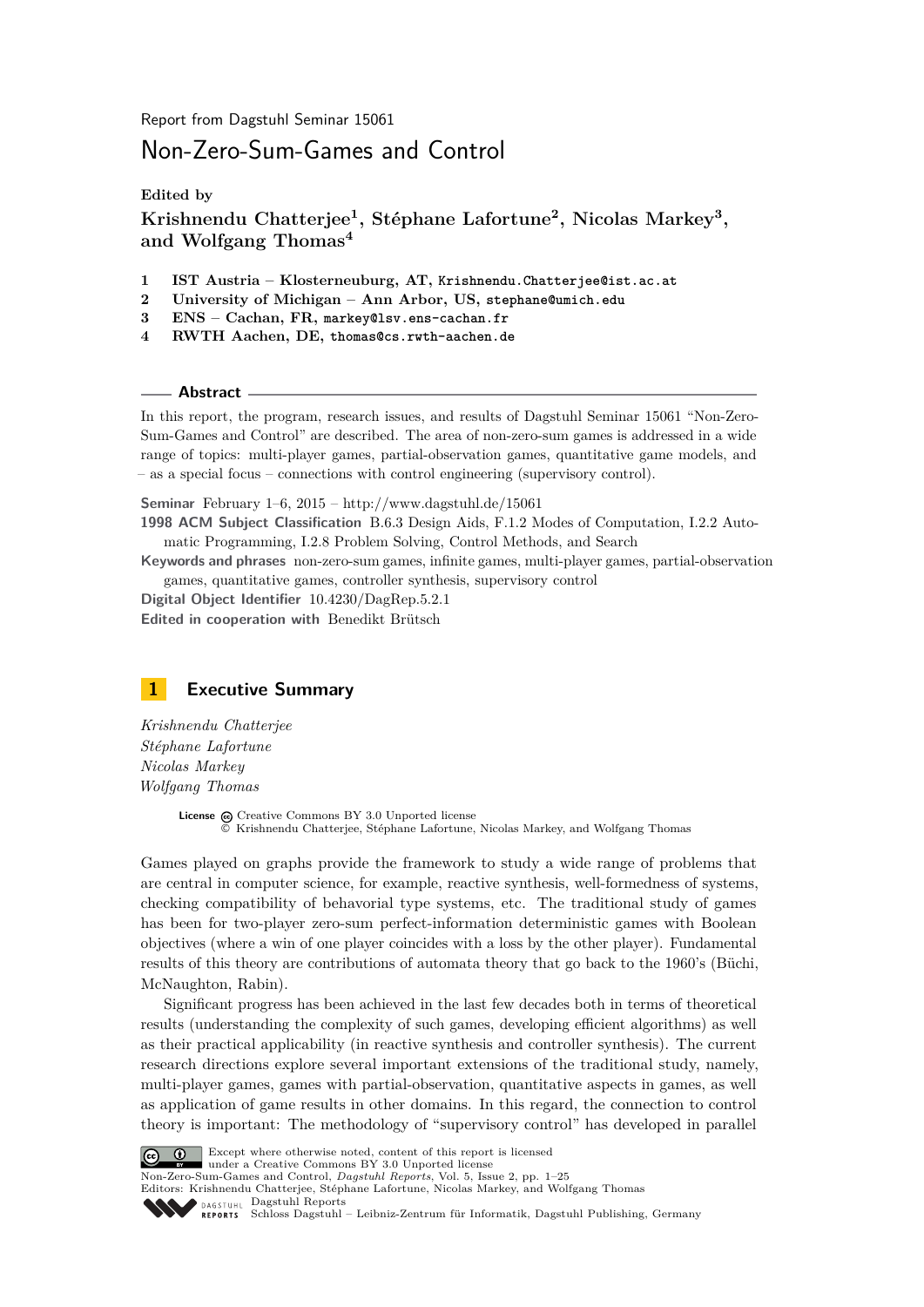to the emergence of the game-theoretic approach, and a joint and integrating view of these closely related branches of research seemed overdue.

The Dagstuhl Seminar "Non-Zero Sum Games and Control" addressed these developments, with a particular emphasis on the connections to control theory. The response to the call for participation was very positive, and the 42 scientists joining the seminar represented the full range of topics mentioned above. There was a very good mixture between young and "established" researchers, and the participation of female researchers (making a quarter) was high (in the context of computer science). In order to support the understanding between the different research branches, it was decided to have on each half-day at least one survey talk, outlining a field and describing general challenges; some of these talks were contributed by young researchers. The speakers of the survey talks were Rüdiger Ehlers, Tom Henzinger, Barbara Jobstmann, Stéphane Lafortune, Kim Larsen, Peter Bro Miltersen, Jean-François Raskin, Armando Solar-Lezama, John Thistle, and Ufuk Topcu. Furthermore, a special evening session was organized on challenges in supervisory control. Besides the aim of joining and integrating different tracks of research in the area, an important objective of the seminar was to bring together (at least some) members of two large research communities in the area, namely the community of automata, logic, and games in Europe and the U.S. research network EXCAPE (Expeditions in Computer Augmented Program Engineering).

During the seminar, several small circles of participants started or continued joint work. As a general result of the seminar, confirmed by many positive and even enthusiastic comments of participants after the seminar, one may say that a much better understanding and appreciation between the various research branches was established. As one of the participants put it, the seminar was "eye-opening".

As an overview of the areas covered in the talks, we give a short description of the topics studied in the seminar.

#### **Multi-player games**

The study of multi-player games is an important extension of the two-player setting. In terms of theoretical study it gives rise to a rich class of questions related to different notions of equilibria, studying computability and complexity results for them, as well as different logics to express them. In terms of practical applicability, various notions of synthesis such as rational synthesis, secure equilibria, assume-guarantee synthesis, assume-admissible synthesis, etc. have been developed to apply the results of multi-player games for synthesis of component-based systems.

#### **Partial-observation games**

Partial-observation games extend perfect-information games where players do not have perfect knowledge about the game. This is particularly relevant in control theory, where the controller does not have access to private variables of the plant. The results of partial-observation games have been recently extended to the stochastic setting, as well as for finite-memory strategies, leading to a new framework which can potentially solve interesting applications from the control domain.

#### **Quantitative game models**

These are a prominent class of game models for applications to verification and synthesis. In particular, taking real-time constraints into account is especially important for such applications. Timed automata and timed games have already played an important role, as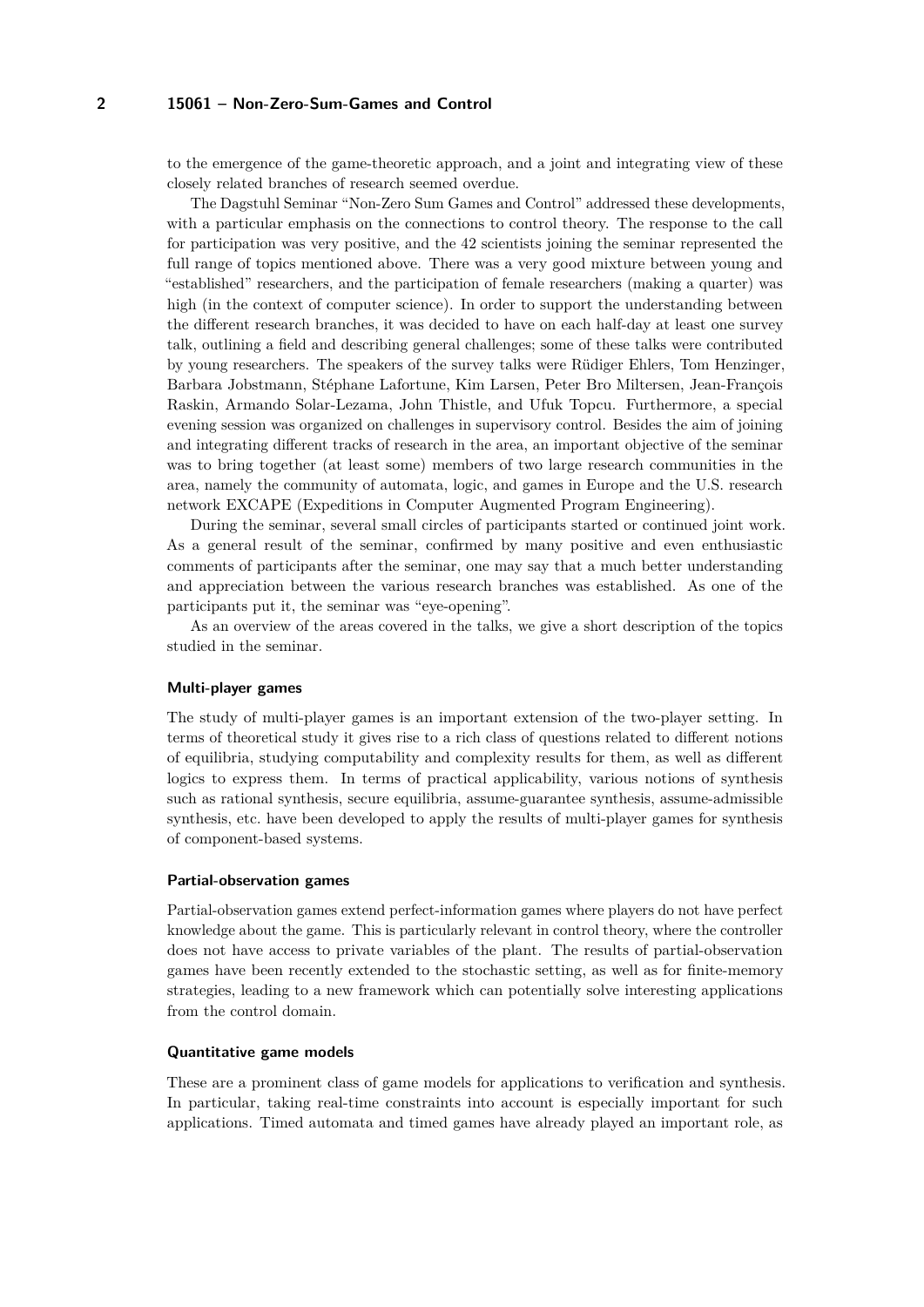they are a convenient and expressive model enjoying efficient algorithms. Statistical model checking in particular offers a very effective technique for strategy optimization. Robustness analysis of timed models makes the verification process even more faithful.

- $\blacksquare$  Weighted timed games extend timed games with the ability of modeling other quantitative aspects of cyber-physical systems. While the expressive power is greatly improved, the verification and synthesis problems get much more complex than for plain timed automata. Still, algorithms sometimes exist for *approximating* the optimal cost, which in most practical situations is sufficient.
- Timed automata have now reached maturity. Powerful data-structures and efficient symbolic algorithms have been designed to develop efficient algorithms. Statistical model checking is now also used in tools for efficiently optimizing strategies. These tools can now be applied on real-life scenarios, e.g. in home automation and motion planning.
- Probabilistic models form another important class of models of particular interest for representing and reasoning about e.g. systems involving stochastic behaviors. Efficient algorithms have recently been developed for diagnosing probabilistic automata, or for synthesizing strategies that guarantee good performance level with sufficient probability in Markov Decision Processes.

In the quantitative setting, the range of objectives is large; there are mean-payoff objectives, energy objectives, mean-payoff of energy objectives, their Boolean combinations, and combinations of quantitative (e.g., stochastic) semantics with adversarial semantics.

#### **Other domains**

Theoretical results developed for games have been generalized to problems in other settings as well. A prime example is that the lower bound for strategy improvement algorithms for parity games was modified to obtain lower bounds for linear-programming solutions, and recent results show that exploiting structures of Markov decision processes it can be established that several classical rules for linear-programming algorithms solve PSPACE-complete problems.

#### **Control engineering**

In the field of control engineering, research on supervisory control of discrete event systems and on formal methods in feedback control has recently emphasized distributed and decentralized control architectures that more accurately capture the physical constraints arising in cyberphysical and networked control systems. In these architectures, a set of controllers, possibly with different run-time information about the system, cooperate as a team in order to achieve a specification (either qualitative or quantitative objective) on the entire system behavior, in the presence of a reactive environment. For instance, costly sensors and actuators, as well as costly communication, lead to challenging synthesis problems, both conceptually (e.g., characterization of the information structure) and computationally (e.g., distributed synthesis of the controllers). Another important consideration is to ensure robustness of the synthesized implementation with respect to classes of disturbances on the controlled system.

Researchers are still trying to establish the precise boundary between decidable and undecidable problems in this research domain. It is known that synthesis for both safety and a form of liveness termed non-blockingness, well-understood in a centralized-information setting, becomes undecidable in a decentralized-information setting. But the decidability of special classes of this problem is still an open issue. Establishing concrete bridges between the theory of partial-observation games and such decentralized/distributed control problems for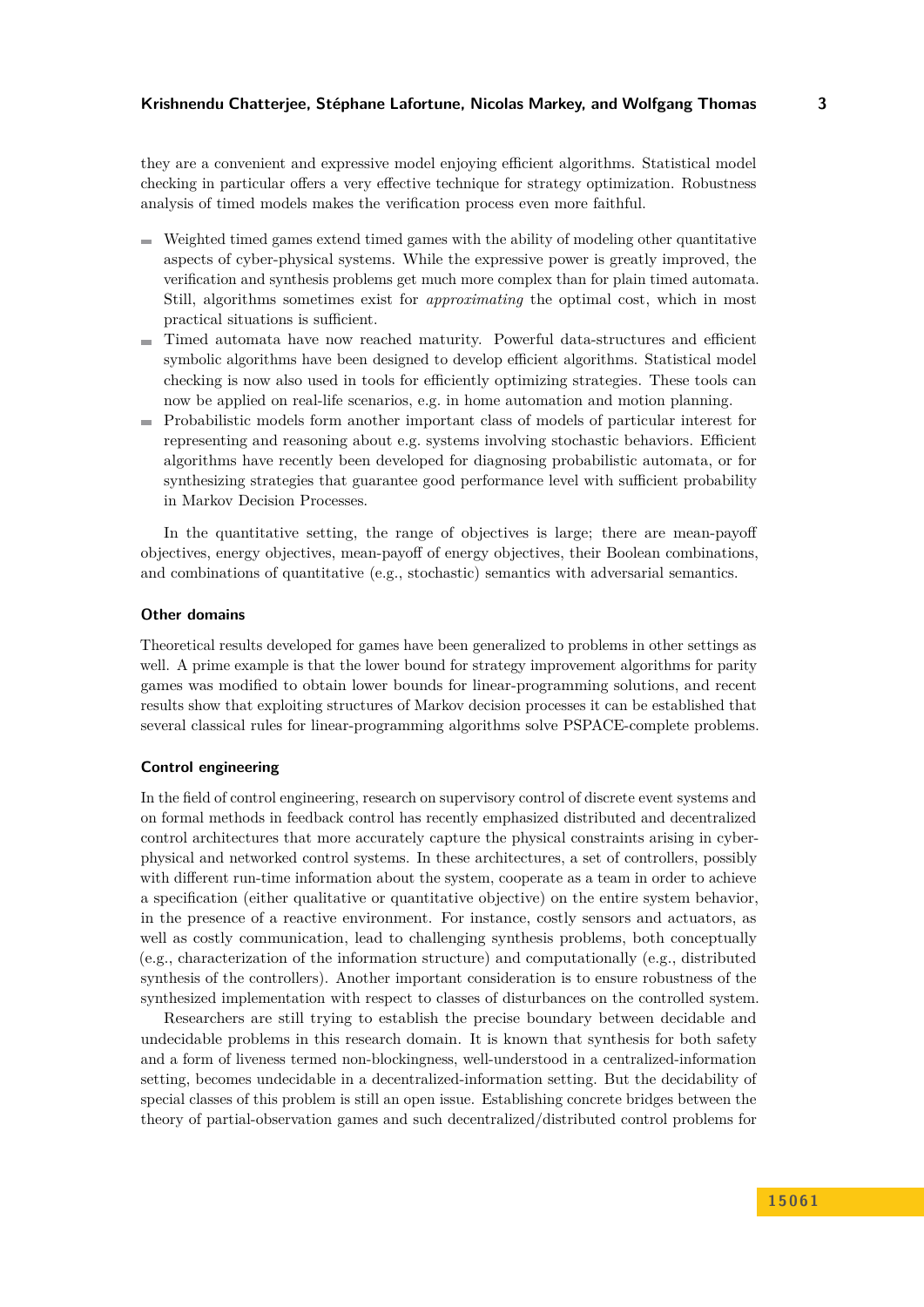discrete abstractions of cyber-physical systems is an important research issue, both in terms of answering open undecidability questions and in terms of developing efficient synthesis procedures for decidable problems. Similarly, problems of intrusion by malicious agents into control architectures (e.g., taking over actuators or sensors) also lead to new classes of problems where the theory of games with quantitative objectives can be leveraged.

Recently-developed synthesis techniques for "correct-by-construction" controllers in engineering systems have exploited game formulations between the set of controllers on the one hand and the system/environment on the other hand. Related approaches have considered synthesis of the "complete" controller implementation from a "partial" implementation and a sample set of desired behaviors in the reactive environment under consideration.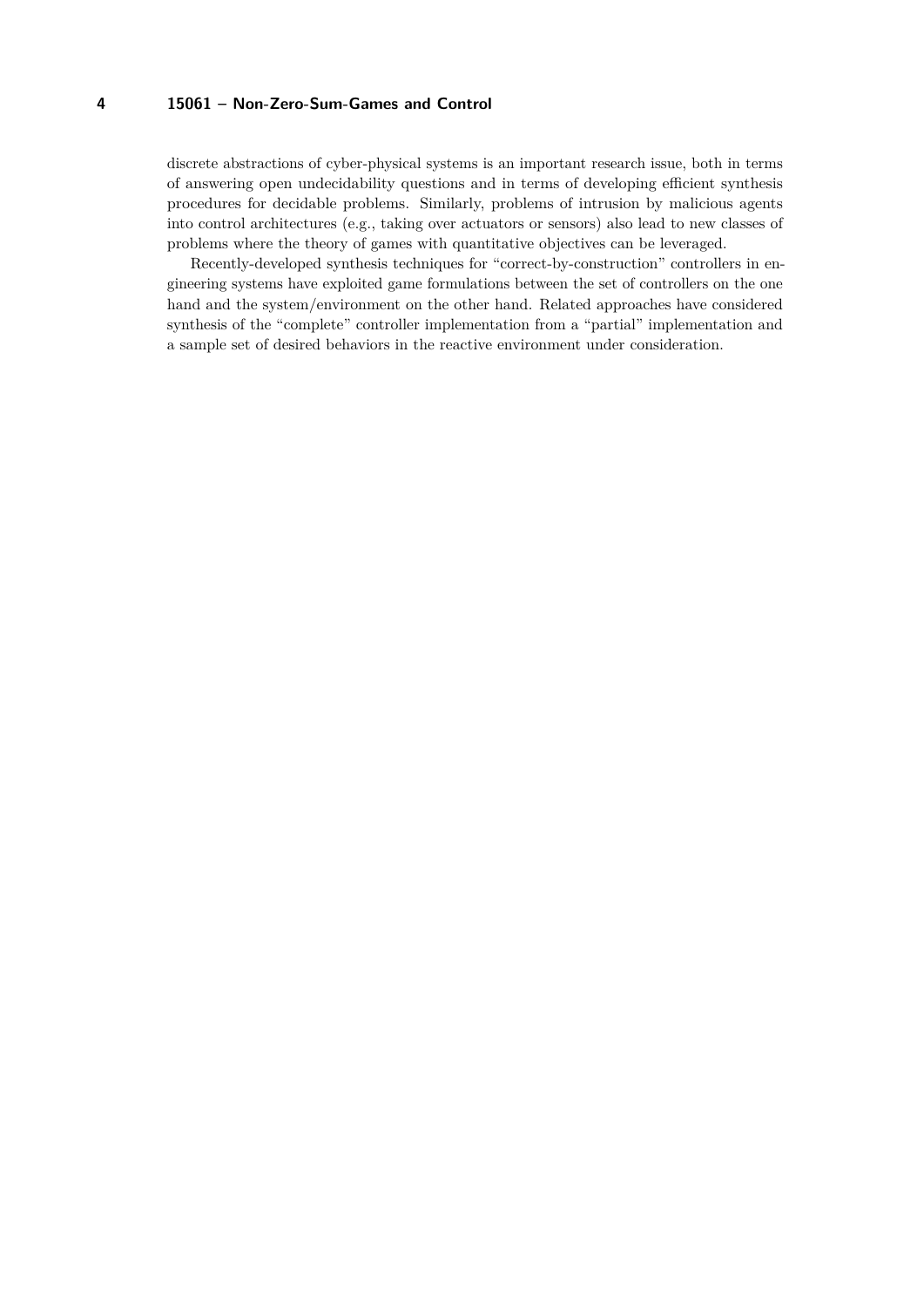# **2 Table of Contents**

| <b>Executive Summary</b><br>Krishnendu Chatterjee, Stéphane Lafortune, Nicolas Markey, and Wolfgang Thomas<br>1                                                                                                                                                                          |    |  |
|------------------------------------------------------------------------------------------------------------------------------------------------------------------------------------------------------------------------------------------------------------------------------------------|----|--|
| <b>Overview of Talks</b>                                                                                                                                                                                                                                                                 |    |  |
| Diagnosis of probabilistic systems                                                                                                                                                                                                                                                       | 7  |  |
| Infinite games with finite knowledge gaps                                                                                                                                                                                                                                                | 7  |  |
| On the value problem in weighted timed games                                                                                                                                                                                                                                             | 8  |  |
| The Complexity of Admissibility in Omega-Regular Games<br>Romain Brenguier research resources resources resources resources resources resources resources resources resources resources resources resources resources resources resources resources resources resources resources resour | 8  |  |
| Weak subgame perfect equilibria in quantitative multiplayer games                                                                                                                                                                                                                        | 8  |  |
| Robustness and Cooperation                                                                                                                                                                                                                                                               | 9  |  |
| The Complexity of the Simplex Method                                                                                                                                                                                                                                                     | 9  |  |
| Two-Player Perfect-Information Zero-Sum Shift-Invariant Submixing Stochastic<br>Games Are Half-Positional                                                                                                                                                                                | 10 |  |
| Quantitative Sabotage Games                                                                                                                                                                                                                                                              | 10 |  |
| Games Everywhere                                                                                                                                                                                                                                                                         | 11 |  |
| The Big Match in small space                                                                                                                                                                                                                                                             | 11 |  |
| Quantitative Objectives In Reactive Synthesis                                                                                                                                                                                                                                            | 12 |  |
| Distributed Synthesis in Continuous Time                                                                                                                                                                                                                                                 | 12 |  |
| Fast learning of small strategies                                                                                                                                                                                                                                                        | 13 |  |
| Open Problems in Supervisory Control of Partially-Observed Discrete Event Systems                                                                                                                                                                                                        | 13 |  |
| From Timed Games to Stochastic Hybrid Games<br>$Kim$ Guldstrand Larsen $\ldots \ldots \ldots \ldots \ldots \ldots \ldots \ldots \ldots \ldots \ldots$                                                                                                                                    | 13 |  |
| Average Energy in Weighted Games<br>$Simon B.$ Laursen $\ldots \ldots \ldots \ldots \ldots \ldots \ldots \ldots \ldots \ldots \ldots \ldots$                                                                                                                                             | 14 |  |
| Temporal logics for non-zero-sum games<br>$\textit{Nicolas } \textit{Markey } \dots \dots \dots \dots \dots \dots \dots \dots \dots \dots \dots \dots \dots \dots \dots \dots$                                                                                                           | 15 |  |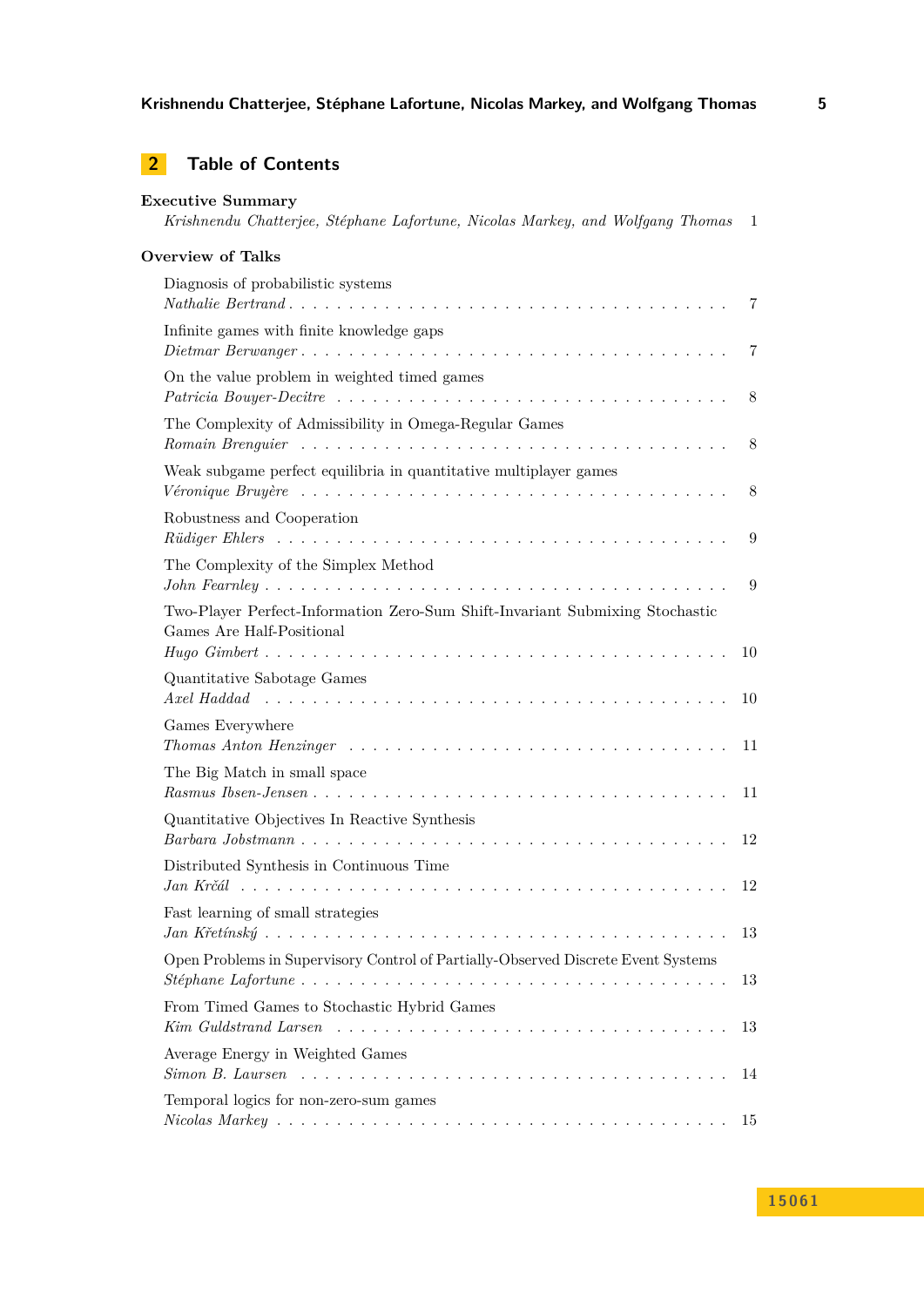| Computer Poker and Computational Game Theory                                                                                              | 15  |
|-------------------------------------------------------------------------------------------------------------------------------------------|-----|
| Why Negatively-Priced Timed Games Are Hard                                                                                                |     |
|                                                                                                                                           | 15  |
| Correct-by-construction controller synthesis for highly dynamic systems: an applic-<br>ation in automotive safety systems                 | -16 |
| Fun with funnels<br>Nicolas Perrin                                                                                                        | 17  |
| Percentile Queries in Multi-Dimensional Markov Decision Processes                                                                         | 17  |
| Beyond Two-Player Zero-sum Games. Motivations and Highlights of Recent Results                                                            | 17  |
| Synthesis for Human-in-the-Loop Control Systems                                                                                           | 19  |
| Symbolic Quantitative Robustness Analysis of Timed Automata                                                                               | 19  |
| Quantitative Verification in Rational Environments                                                                                        | 19  |
| Supervisory Control Synthesis for Deterministic Context Free Specification Lan-<br>guages - Enforcing Controllability Least Restrictively | 20  |
| Program Synthesis for Games and Control                                                                                                   | 20  |
| Home Automation Synthesis: From Toy Examples to Realistic Scenarios                                                                       | 21  |
| Games among arbitrarily many players                                                                                                      | 21  |
| Correct-by-construction control protocol synthesis for autonomous systems                                                                 | 22  |
| Refinement Calculus for Reactive Systems                                                                                                  | 22  |
| Synthesizing Finite-state Protocols from Scenarios and Requirements                                                                       | 23  |
| Omega-regular and Max-regular Delay Games                                                                                                 | 23  |
| <b>Working Groups</b>                                                                                                                     |     |
| Discussion on Supervisory Control and Reactive Synthesis                                                                                  | 24  |
|                                                                                                                                           |     |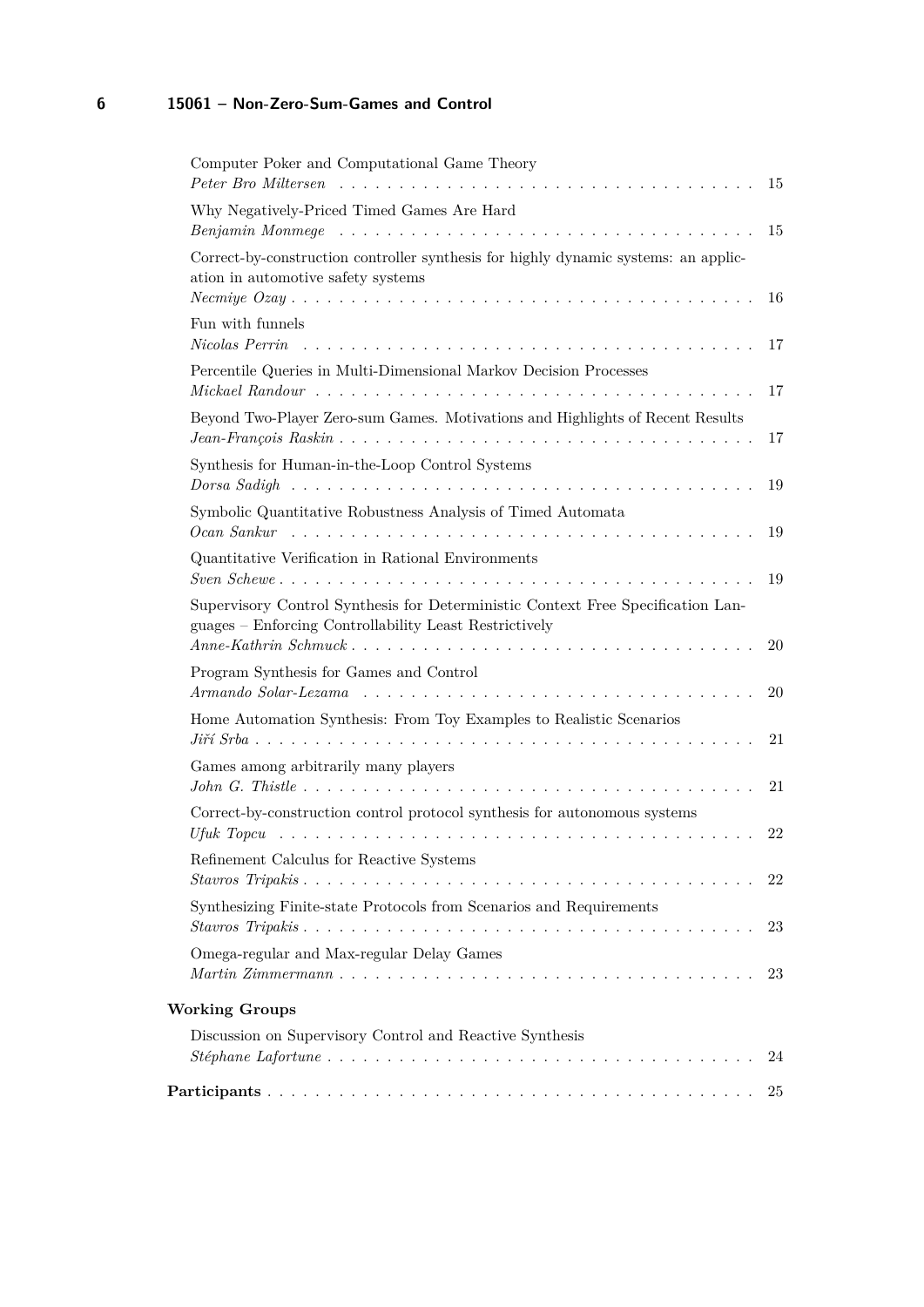# <span id="page-6-0"></span>**3 Overview of Talks**

## <span id="page-6-1"></span>**3.1 Diagnosis of probabilistic systems**

*Nathalie Bertrand (INRIA Rennes – Bretagne Atlantique, FR)*

License  $\textcircled{c}$  [Creative Commons BY 3.0 Unported](http://creativecommons.org/licenses/by/3.0/) license © [Nathalie Bertrand](#page-6-1)

Fault diagnosis aims at detecting the occurrence of faulty events in partially observable systems. When it comes to probabilistic models, one can relax the notion of diagnosability by requiring a set of ambiguous sequences of null measure. In our talk, we answered the following questions: How to check for diagnosability of a probabilistic system? And in case it is not diagnosable, can one control a system so that it is?

#### **References**

- **1** N. Bertrand, S. Haddad and E. Lefaucheux. Foundation of Diagnosis and Predictability in Probabilistic Systems. In *Proc. of FSTTCS'14*, LIPIcs, Schloss Dagstuhl, 2014. [DOI: 10.4230/LIPIcs.FSTTCS.2014.417](http://dx.doi.org/10.4230/LIPIcs.FSTTCS.2014.417)
- **2** N. Bertrand, E. Fabre, S. Haar, S. Haddad and L. Helouet. Active diagnosis for probabilistic systems. In *Proc. of FoSSaCS'14*, LNCS, Springer, 2014. [DOI: 10.1007/978-3-642-54830-](http://dx.doi.org/10.1007/978-3-642-54830-7_2) [7\\_2](http://dx.doi.org/10.1007/978-3-642-54830-7_2)

## <span id="page-6-2"></span>**3.2 Infinite games with finite knowledge gaps**

*Dietmar Berwanger (ENS – Cachan, FR)*

License  $\textcircled{c}$  [Creative Commons BY 3.0 Unported](http://creativecommons.org/licenses/by/3.0/) license © [Dietmar Berwanger](#page-6-2) **Joint work of** Berwanger, Dietmar; Mathew, Anup Basil **Main reference** [D. Berwanger, A. B. Mathew, "Infinite games with finite knowledge gaps," arXiv:1411.5820v1](http://arxiv.org/abs/1411.5820v1) [\[cs.GT\], 2014.](http://arxiv.org/abs/1411.5820v1) **URL** <http://arxiv.org/abs/1411.5820v1>

Infinite games where several players seek to coordinate under imperfect information are known to be intractable, unless the information flow is severely restricted. Examples of undecidable cases typically feature a situation where players become uncertain about the current state of the game, and this uncertainty lasts forever.

In contrast, we consider games where the players attain certainty about the current state over and over again, along every play. This leads to a new class on which the distributed synthesis problem is solvable. We show that the question of whether a game belongs to the class is NLOGSPACE-complete, and in that case, it is NEXPTIME-complete to decide whether a joint winning strategy exists.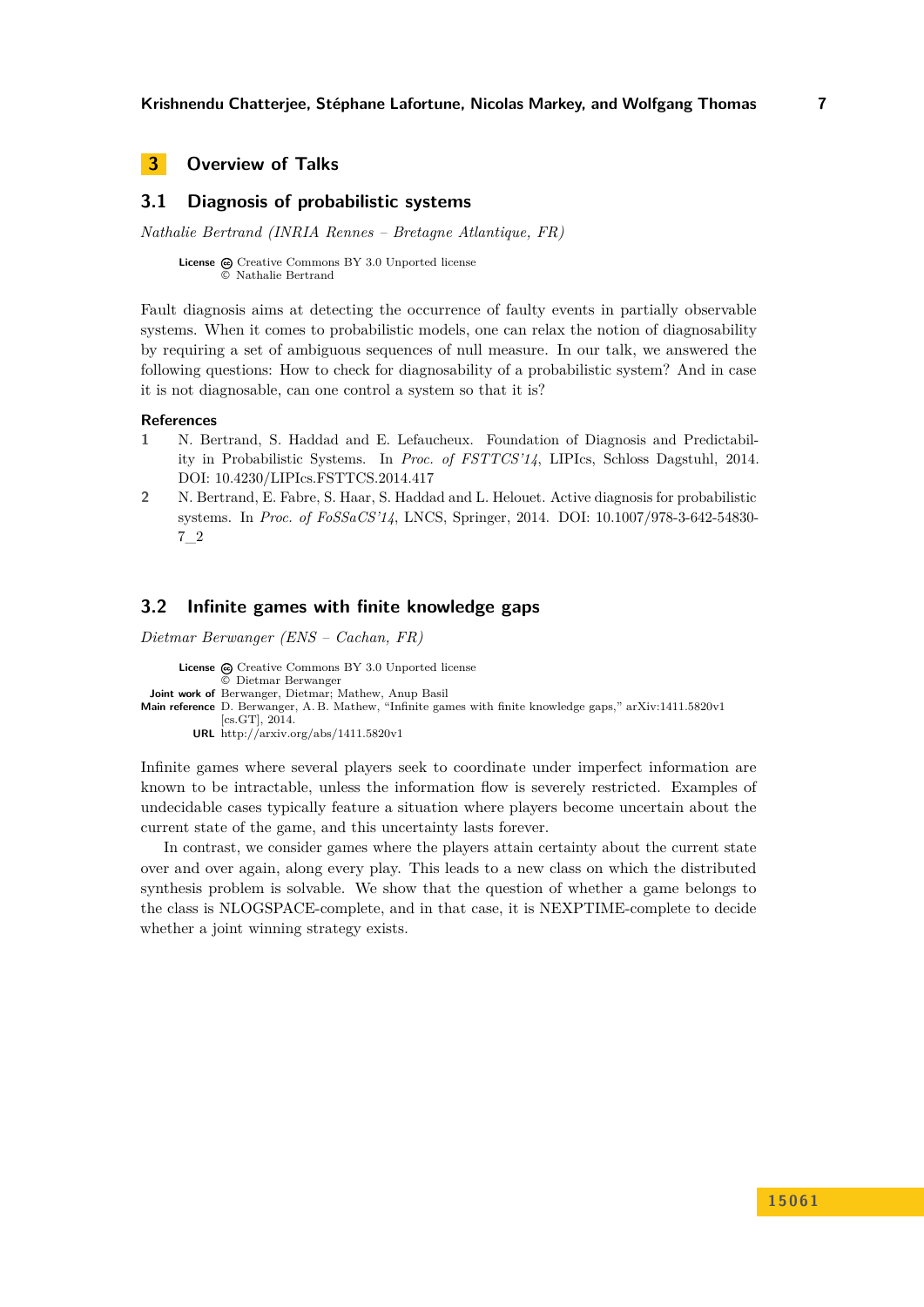#### <span id="page-7-0"></span>**3.3 On the value problem in weighted timed games**

*Patricia Bouyer-Decitre (CNRS, FR)*

**License**  $\bigoplus$  [Creative Commons BY 3.0 Unported](http://creativecommons.org/licenses/by/3.0/) license © [Patricia Bouyer-Decitre](#page-7-0) **Joint work of** Bouyer, Patricia; Jaziri, Samy; Markey, Nicolas **Main reference** [P. Bouyer, S. Jaziri, N. Markey, "On the Value Problem in Weighted Timed Games," Research](http://www.lsv.ens-cachan.fr/~bouyer/mes-publis.php?l=fr&onlykey=rr-lsv-14-12) [Report LSV-14-12, Laboratoire Spécification et Vérification, ENS Cachan, France, 2014.](http://www.lsv.ens-cachan.fr/~bouyer/mes-publis.php?l=fr&onlykey=rr-lsv-14-12) **URL** <http://www.lsv.ens-cachan.fr/~bouyer/mes-publis.php?l=fr&onlykey=rr-lsv-14-12>

In this talk, I present the model of weighted timed games. I give an overview of rather old results about the value problem in such games, and then present our new results, that concern the approximability of the value in weighted timed games, under a slight restriction on the weight.

## <span id="page-7-1"></span>**3.4 The Complexity of Admissibility in Omega-Regular Games**

*Romain Brenguier (Free University of Brussels, BE)*

| <b>License</b> $\omega$ Creative Commons BY 3.0 Unported license<br>© Romain Brenguier                                |
|-----------------------------------------------------------------------------------------------------------------------|
| <b>Joint work of</b> Brenguier, Romain; Raskin, Jean-François; Sassolas, Mathieu                                      |
| <b>Main reference</b> R. Brenguier, J. Raskin, M. Sassolas, "The complexity of admissibility in Omega-regular games," |
| in Proc. of the Joint Meeting of the 23rd EACSL Annual Conf. on Computer Science Logic                                |
| (CSL'14) and the 29th Annual ACM/IEEE Symp. on Logic in Computer Science (LICS'14),                                   |
| pp. 21:1-23:10, ACM, 2014; pre-print available as $arXiv:1304.1682v3$ [cs.GT].                                        |
| URL http://dx.doi.org/10.1145/2603088.2603143                                                                         |
| <b>URL</b> http://arxiv.org/abs/1304.1682v3                                                                           |

Iterated admissibility is a well-known and important concept in classical game theory, e.g. to determine *rational* behaviors in multi-player matrix games. As recently shown by Berwanger, this concept can be soundly extended to infinite games played on graphs with *ω*-regular objectives. In this paper, we study the algorithmic properties of this concept for such games. We settle the exact complexity of natural decision problems on the set of strategies that survive iterated elimination of dominated strategies. As a byproduct of our construction, we obtain automata which recognize all the possible outcomes of such strategies.

# <span id="page-7-2"></span>**3.5 Weak subgame perfect equilibria in quantitative multiplayer games**

*Véronique Bruyère (University of Mons, BE)*

License  $\textcircled{c}$  [Creative Commons BY 3.0 Unported](http://creativecommons.org/licenses/by/3.0/) license © [Véronique Bruyère](#page-7-2)

We study subgame perfect equilibria (SPE), and variants (weak SPE and very weak SPE), in quantitative multiplayer turn-based games played on graphs. We give a characterization of the outcomes of such equilibria (as a Folk theorem for Nash equilibria). This characterization allows us to construct finite-memory SPE in quantitative reachability games.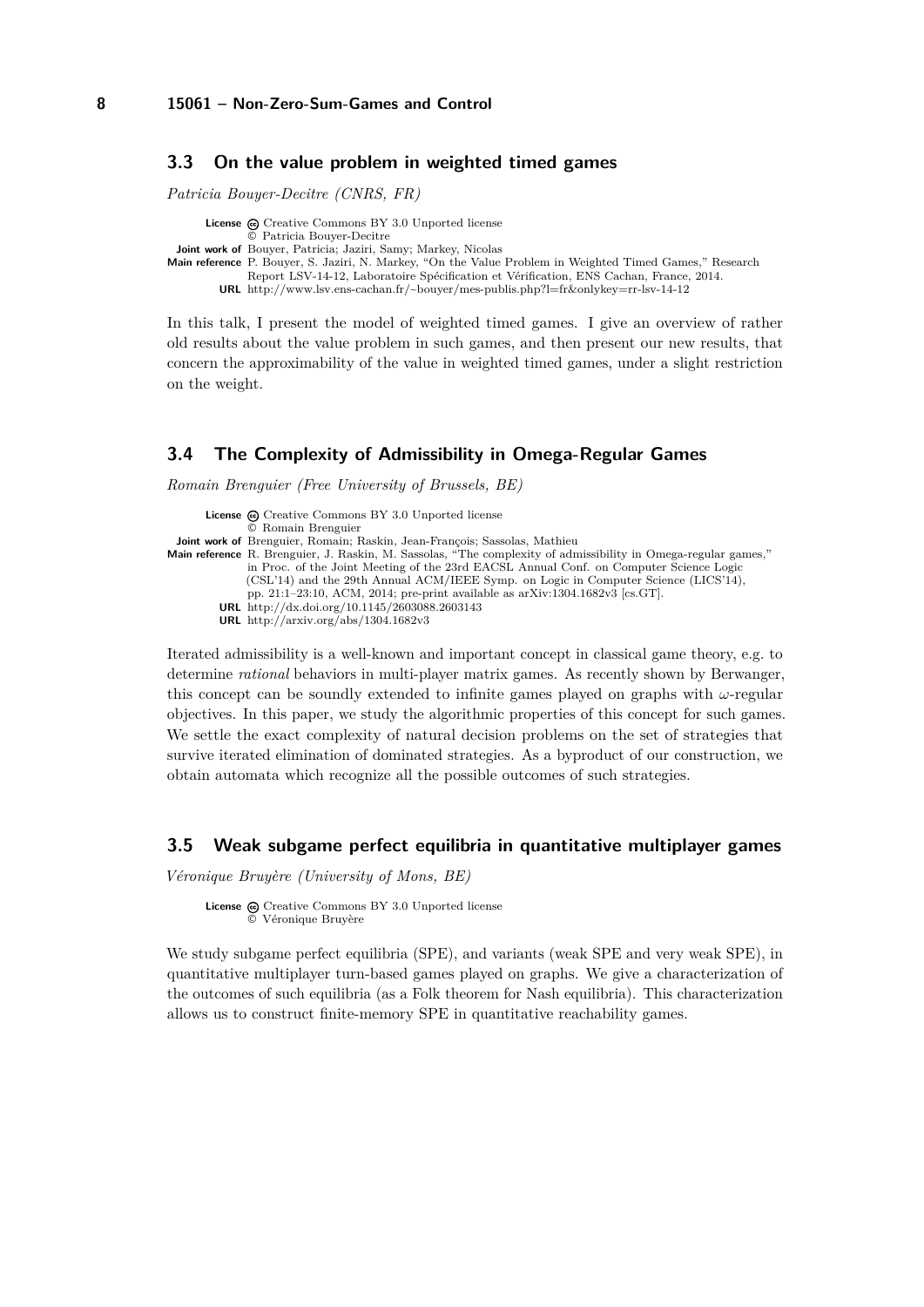## <span id="page-8-0"></span>**3.6 Robustness and Cooperation**

*Rüdiger Ehlers (Universität Bremen, DE)*

**License**  $\odot$  [Creative Commons BY 3.0 Unported](http://creativecommons.org/licenses/by/3.0/) license © [Rüdiger Ehlers](#page-8-0) **Joint work of** Roderick Bloem; Rüdiger Ehlers; Gangyuan Jing; Robert Könighofer; Hadas Kress-Gazit; Ufuk Topcu; Kai Weng Wong

In reactive synthesis, a correct-by-construction system is computed from a specification and an environment model. The synthesized system is guaranteed to satisfy its specification if the environment's behavior is covered by the model. Unfortunately, when theory meets practice, synthesized controllers often exhibit unsuitable behavior. Environment assumptions may sometimes be violated temporarily in the field, and there is no requirement for the controller to behave correctly in such a case. Equally problematic are controllers that try to force the environment to violate its assumptions or needlessly rely on liveness assumptions to hold, which leads to bad performance of controllers in practice. Yet, such controllers are possible solutions to the standard synthesis problem.

The talk addresses these issues and discusses results on synthesizing controllers that are robust, eager, and cooperative. Games with quantitative objectives are mostly avoided along the way, so the approaches leave room for further combination with other quantitative or qualitative optimization objectives.

# <span id="page-8-1"></span>**3.7 The Complexity of the Simplex Method**

*John Fearnley (University of Liverpool, GB)*

**License**  $\odot$  [Creative Commons BY 3.0 Unported](http://creativecommons.org/licenses/by/3.0/) license © [John Fearnley](#page-8-1) **Joint work of** Fearnley, John; Savani, Rahul **Main reference** [J. Fearnley, R. Savani, "The Complexity of the Simplex Method," arXiv:1404.0605v2 \[cs.DS\], 2014.](http://arxiv.org/abs/1404.0605v2) **URL** <http://arxiv.org/abs/1404.0605v2>

The simplex method is a well-studied and widely-used pivoting method for solving linear programs. When Dantzig originally formulated the simplex method, he gave a natural pivot rule that pivots into the basis a variable with the most violated reduced cost. In their seminal work, Klee and Minty showed that this pivot rule takes exponential time in the worst case. We prove two main results on the simplex method. Firstly, we show that it is PSPACE-complete to find the solution that is computed by the simplex method using Dantzig's pivot rule. Secondly, we prove that deciding whether Dantzig's rule ever chooses a specific variable to enter the basis is PSPACE-complete. We use the known connection between Markov decision processes (MDPs) and linear programming, and an equivalence between Dantzig's pivot rule and a natural variant of policy iteration for average-reward MDPs. We construct MDPs and show PSPACE-completeness results for single-switch policy iteration, which in turn imply our main results for the simplex method.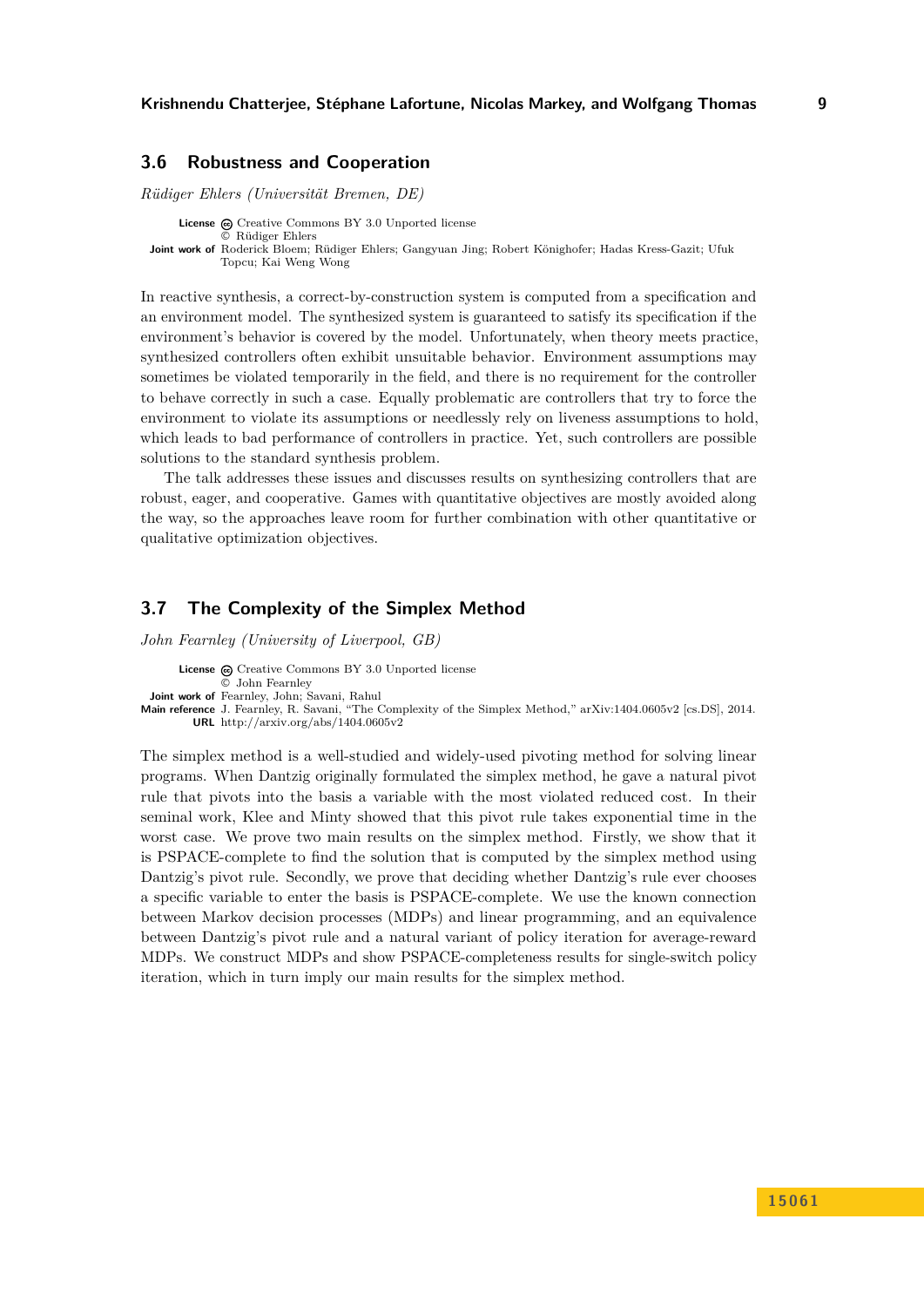## <span id="page-9-0"></span>**3.8 Two-Player Perfect-Information Zero-Sum Shift-Invariant Submixing Stochastic Games Are Half-Positional**

*Hugo Gimbert (University of Bordeaux, FR)*

License  $\textcircled{c}$  [Creative Commons BY 3.0 Unported](http://creativecommons.org/licenses/by/3.0/) license © [Hugo Gimbert](#page-9-0) **Joint work of** Gimbert, Hugo; Kelmendi, Edon **Main reference** [H. Gimbert, E. Kelmendi, "Two-Player Perfect-Information Shift-Invariant Submixing Stochastic](http://arxiv.org/abs/1401.6575v1) [Games Are Half-Positional," arXiv:1401.6575v1 \[cs.GT\], 2014.](http://arxiv.org/abs/1401.6575v1) **URL** <http://arxiv.org/abs/1401.6575v1>

We consider zero-sum stochastic games with perfect information and finitely many states and actions. The payoff is computed by a payoff function which associates to each infinite sequence of states and actions a real number. We prove that if the the payoff function is both shift-invariant and submixing, then the game is half-positional, i.e., the first player has an optimal strategy which is both deterministic and stationary. This result relies on the existence of epsilon-subgame-perfect equilibria in shift-invariant games, a second contribution of the paper.

# <span id="page-9-1"></span>**3.9 Quantitative Sabotage Games**

*Axel Haddad (Free University of Brussels, BE)*

License @ [Creative Commons BY 3.0 Unported](http://creativecommons.org/licenses/by/3.0/) license © [Axel Haddad](#page-9-1) **Joint work of** Brihaye, Thomas; Geeraerts, Gilles; Haddad, Axel; Monmege, Benjamin; Perez, Guillermo; Renault, Gabriel

We study a model of evolving environment systems called quantitative sabotage games. Sabotage games have been introduced in an essay by Johan van Benthem [\[1\]](#page-10-2) as special games on evolving arenas: whereas one player (Walker) moves from vertex to vertex following the topology of a finite graph, trying to reach a special target vertex, the other player (Saboteur) takes out an edge after each step. Hence, this game is naturally finite, and stops after a bounded number of steps. It has been shown to be PSPACE-complete to solve these games [\[2\]](#page-10-3) as well as a randomized variant of it [\[3\]](#page-10-4). Our aim is to extend the study of sabotage games to deal with behavior of infinite lengths. To that purpose, the process of sabotage has to be changed to incorporate possibly unbounded behaviors. Our choice is to handle this by introducing quantities. Whereas Walker continues to move along the edges, Saboteur has now a budget of tokens that he puts on vertices of the graphs, and is allowed to move one token at every step. The first player wants to minimize its average number of tokens he sees during the whole play.

If the budget is fixed a priori, the problem of knowing whether the first player has a strategy to obtain an average value below a given threshold seems to be solvable in polynomial time. The static version of this problem, where the second player simply drops his tokens on the graph and leaves them as they are forever, is coNP-complete. In the general case, we show that the problem is EXPTIME-complete (we did not have the EXPTIME-hardness at the moment of the talk).

An EXPTIME algorithm can be obtained by studying the configuration graph of this game and solving the induced Mean-Payoff game. The EXPTIME-hardness is obtained by studying a variant of those games where Walker wants to never see a token. We show that such safety games can be encoded into quantitative sabotage games, and furthermore we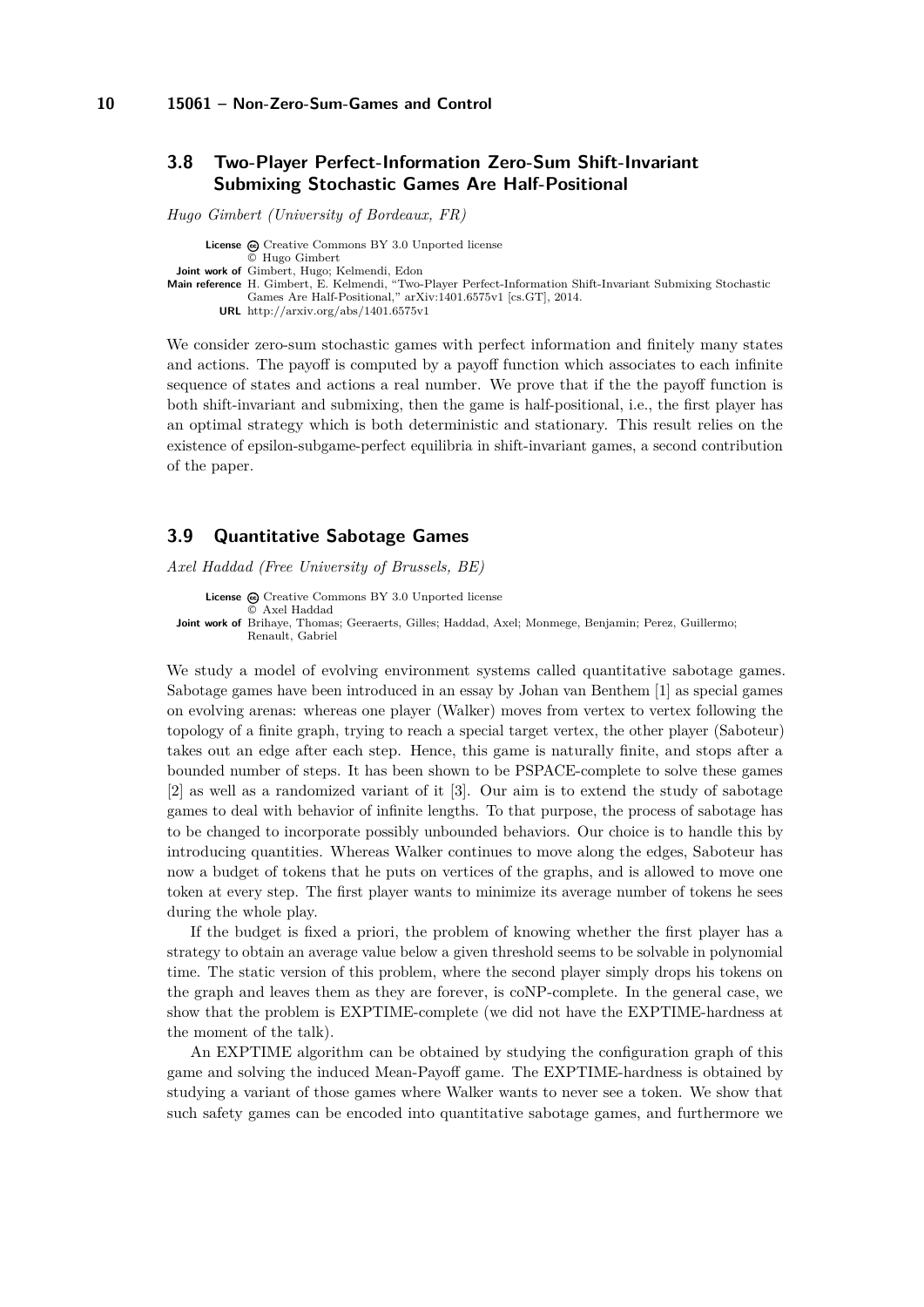reduce an EXPTIME-complete problem, finding the winner in a two-player version of the SAT problem [\[4\]](#page-10-5), into this variant.

#### **References**

- <span id="page-10-2"></span>**1** Johan van Benthem. An essay on sabotage and obstruction. In *Mechanizing Mathematical Reasoning, Essays in Honor of Jörg H. Siekmann on the Occasion of His 60th Birthday*, vol. 2605 of *LNCS*, pp. 268–276, Springer, 2005. [DOI: 10.1007/978-3-540-32254-2\\_16](http://dx.doi.org/10.1007/978-3-540-32254-2_16)
- <span id="page-10-3"></span>**2** Christof Löding and Philipp Rohde. Solving the Sabotage Game Is PSPACE-Hard. In *Proc. of MFCS'03*, vol. 2747 of *LNCS*, pp. 531–540, Springer, 2003. [DOI: 10.1007/978-3-](http://dx.doi.org/10.1007/978-3-540-45138-9_47) [540-45138-9\\_47](http://dx.doi.org/10.1007/978-3-540-45138-9_47)
- <span id="page-10-4"></span>**3** Dominik Klein, Frank G. Radmacher, and Wolfgang Thomas. Moving in a network under random failures: A complexity analysis. *Science of Computer Programming*, 77(7-8):940– 954, 2012. [DOI: 10.1016/j.scico.2010.05.009](http://dx.doi.org/10.1016/j.scico.2010.05.009)
- <span id="page-10-5"></span>**4** Larry J. Stockmeyer and Ashok K. Chandra. Provably Difficult Combinatorial Games. *SIAM Journal on Computing*, 8(2):151–174, 1979. [DOI: 10.1137/0208013](http://dx.doi.org/10.1137/0208013)

## <span id="page-10-0"></span>**3.10 Games Everywhere**

*Thomas Anton Henzinger (IST Austria – Klosterneuburg, AT)*

License  $\omega$  [Creative Commons BY 3.0 Unported](http://creativecommons.org/licenses/by/3.0/) license © [Thomas Anton Henzinger](#page-10-0)

We survey some uses of graph games with qualitative and quantitative, zero-sum and nonzero-sum objectives for specifying and verifying reactive systems (game logics), defining and checking the well-formedness and compatibility of reactive systems (receptiveness and interface theories), refining and synthesizing reactive systems (simulation games and supervisory control).

## <span id="page-10-1"></span>**3.11 The Big Match in small space**

*Rasmus Ibsen-Jensen (IST Austria – Klosterneuburg, AT)*

License  $\textcircled{c}$  [Creative Commons BY 3.0 Unported](http://creativecommons.org/licenses/by/3.0/) license © [Rasmus Ibsen-Jensen](#page-10-1) **Joint work of** Ibsen-Jensen, Rasmus; Koucky, Michal; Hansen, Kristoffer Arnsfelt

The talk will be on the well-studied game the Big Match, a concurrent, zero-sum, two-player, mean-payoff game. It is known that no finite memory strategy exists that achieves anything non-trivial. All previously known *ε*-optimal strategies uses space  $\Omega(\log T)$  in round *T*. The talk will be about an  $\varepsilon$ -optimal strategy, in the limsup sense, that uses space  $O(s(T))$  in round *T* whp., for any unbounded, nondecreasing function s. The talk will also describe an *ε*-optimal strategy, in the liminf sense, that uses space  $O(\log \log T)$  in round *T* whp.

The talk will then consider the open problem of generalising the result to arbitrary concurrent, zero-sum, two-player, mean-payoff games and the problems encountered while trying to do so.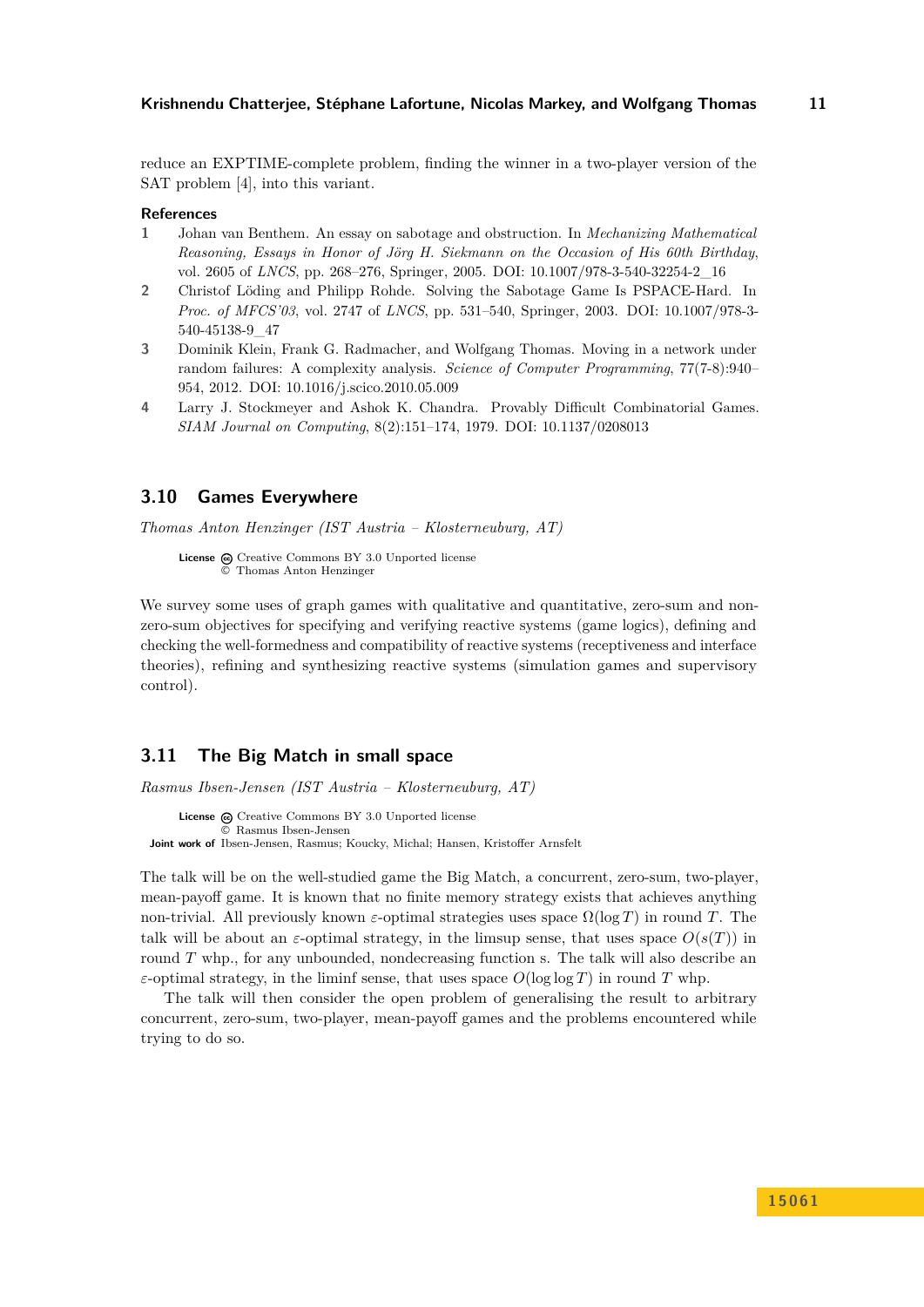## <span id="page-11-0"></span>**3.12 Quantitative Objectives In Reactive Synthesis**

*Barbara Jobstmann (EPFL Lausanne, CH)*

**License**  $\textcircled{c}$  [Creative Commons BY 3.0 Unported](http://creativecommons.org/licenses/by/3.0/) license © [Barbara Jobstmann](#page-11-0) **Joint work of** Bloem, Roderick; Chatterjee, Krishnendu; Henzinger, Thomas; Singh, Rohit; Greimel, Karin; von Essen, Christian

Reactive Synthesis aims to automatically construct a reactive system from a temporal specification that describes the desired functional behavior of the system. Graph-based games are at the heart of many synthesizers for reactive systems. In the classical approach a synthesizer can produce any system that satisfies the specification. However, in many settings users prefer one correct system over another, e.g., among two correct systems, one might prefer the more robust or more efficient system.

In this talk I will first give a short introduction to Reactive Synthesis. Then, I will present quantitative objectives to express default behavior, robustness, and efficiency, and discuss the games that result from these objectives. Finally, I will present an approach to select repairs for a faulty program, a problem that can be solved using reactive synthesis. The novelty of this approach is that it requires a repair to keep all the correct behaviors of the faulty program, which enables us to synthesize meaningful repairs, even for incomplete specifications.

## <span id="page-11-1"></span>**3.13 Distributed Synthesis in Continuous Time**

*Jan Krčál (Universität des Saarlandes, DE)*

License  $\textcircled{c}$  [Creative Commons BY 3.0 Unported](http://creativecommons.org/licenses/by/3.0/) license © [Jan Krčál](#page-11-1) **Joint work of** Hermanns, Holger; Krčál, Jan; Vester, Steen

Distributed synthesis has been studied for more than 25 years. Various forms of communication of distributed agents have been discussed. However, the focus of previous foundational approaches to distributed synthesis has abstracted the flow of time to a discrete setting. In this paper, we introduce a formalism modelling communication of distributed agents strictly in continuous-time. Within this framework, we study the problem of synthesizing local strategies for individual agents such that a specified set of goal states is reached, or reached with at least a given probability. The flow of time is modelled explicitly based on continuoustime randomness, with two natural implications: First, the non-determinism stemming from interleaving of communication steps disappears. Second, when we restrict to a subclass of non-urgent models, both the qualitative and quantitative reachability problem can be solved in EXPTIME. The crucial observation is that explicit continuous time enables the players to communicate their states by delaying synchronization, turning it into full-observation setting. In general, the quantitative problem is undecidable for two or more players and the qualitative problem is EXPTIME-hard for two players and undecidable for three or more players.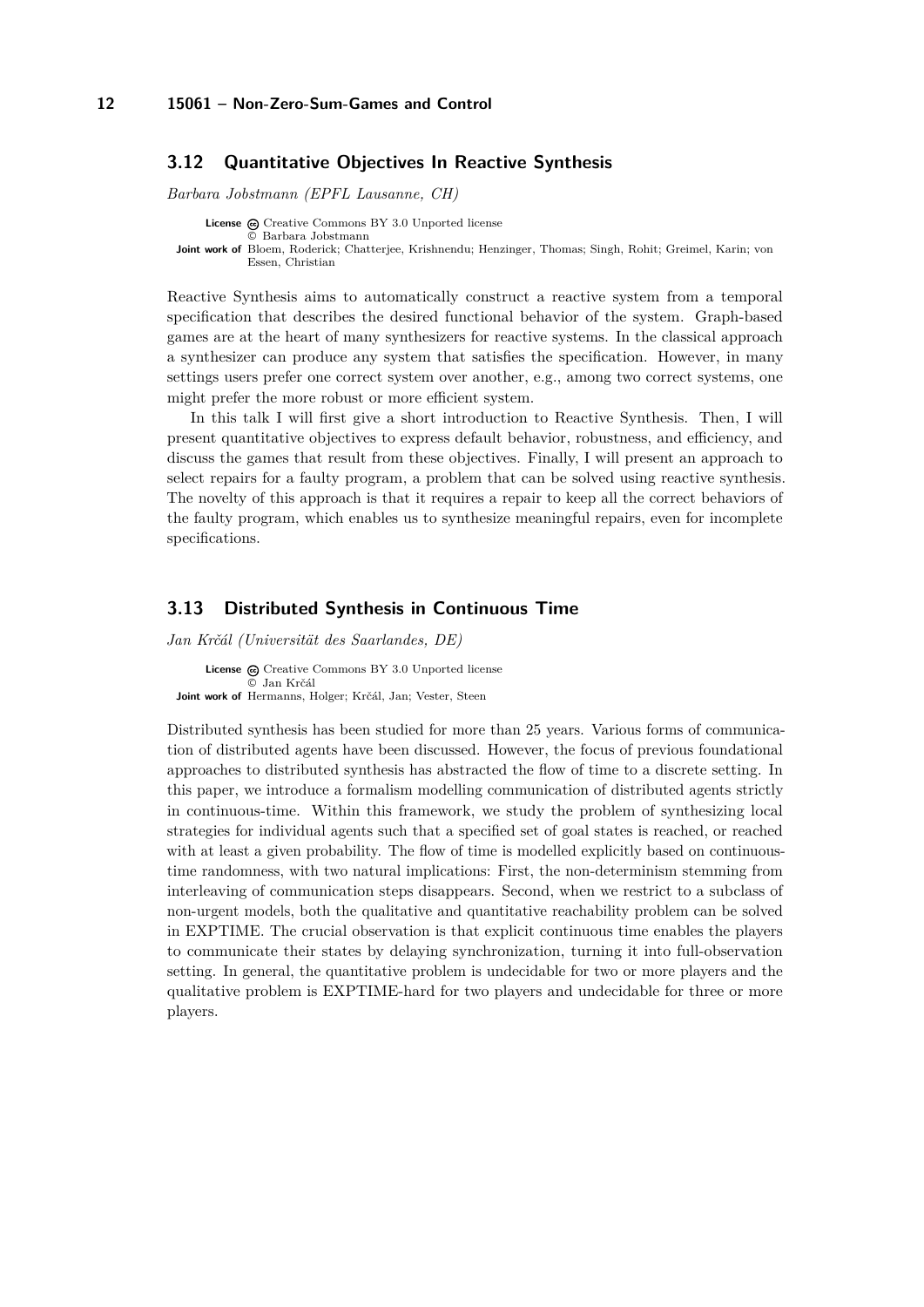#### <span id="page-12-0"></span>**3.14 Fast learning of small strategies**

*Jan Křetínský (IST Austria – Klosterneuburg, AT)*

**License**  $\textcircled{e}$  [Creative Commons BY 3.0 Unported](http://creativecommons.org/licenses/by/3.0/) license © [Jan Křetínský](#page-12-0) **Joint work of** Brázdil, Tomáš; Chatterjee, Krishnendu; Chmelík, Martin; Fellner, Andreas; Forejt, Vojtěch; Křetínský, Jan; Kwiatkowska, Marta; Parker, David; Ujma, Mateusz

In verification, precise analysis is required, but the algorithms usually suffer from scalability issues. In machine learning, scalability is achieved, but with only very weak guarantees. We show how to merge the two philosophies and profit from both. In this talk, we focus on  $1\frac{1}{2}$ -player games (Markov decision processes). We show how to learn  $\varepsilon$ -optimal strategies fast and how to represent them concisely so that some understanding of the behaviour and debugging information can be extracted.

#### **References**

- **1** Tomáš Brázdil, Krishnendu Chatterjee, Martin Chmelík, Andreas Fellner, and Jan Křetínský. Counterexample Explanation by Learning Small Strategies in Markov Decision Processes. *CoRR*, 2015.<http://arxiv.org/abs/1502.02834>
- **2** Tomáš Brázdil, Krishnendu Chatterjee, Martin Chmelík, Vojtěch Forejt, Jan Křetínský, Marta Z. Kwiatkowska, David Parker, and Mateusz Ujma. Verification of Markov Decision Processes Using Learning Algorithms. In *Proc. of ATVA'14*, vol. 8837 of *LNCS*, pp. 98–114, Springer, 2014. [DOI: 10.1007/978-3-319-11936-6\\_8](http://dx.doi.org/10.1007/978-3-319-11936-6_8)

# <span id="page-12-1"></span>**3.15 Open Problems in Supervisory Control of Partially-Observed Discrete Event Systems**

*Stéphane Lafortune (University of Michigan – Ann Arbor, US)*

**License**  $\textcircled{c}$  [Creative Commons BY 3.0 Unported](http://creativecommons.org/licenses/by/3.0/) license © [Stéphane Lafortune](#page-12-1) **Joint work of** Lafortune, Stéphane; Yin, Xiang

We present a set of unsolved problems in the area of supervisory control of discrete event systems in control engineering. We consider systems with partial observation and limited controllability, representing the limited sensing and actuation capabilities of the engineering system to be controlled. We wish to address safety and nonblocking specifications in a maximally permissive manner. We also wish to consider a specification on the minimum required behavior for the controlled system. We list open problems in centralized and decentralized control architectures in the context of the above requirements.

## <span id="page-12-2"></span>**3.16 From Timed Games to Stochastic Hybrid Games**

*Kim Guldstrand Larsen (Aalborg University, DK)*

License  $\textcircled{c}$  [Creative Commons BY 3.0 Unported](http://creativecommons.org/licenses/by/3.0/) license © [Kim Guldstrand Larsen](#page-12-2)

In this talk the focus is on extensions of the well-established formalism of timed automata towards games. The formalism of (stochastic) timed automata has been extensively used for modelling several real-time controllers and communication protocols with efficient algorithms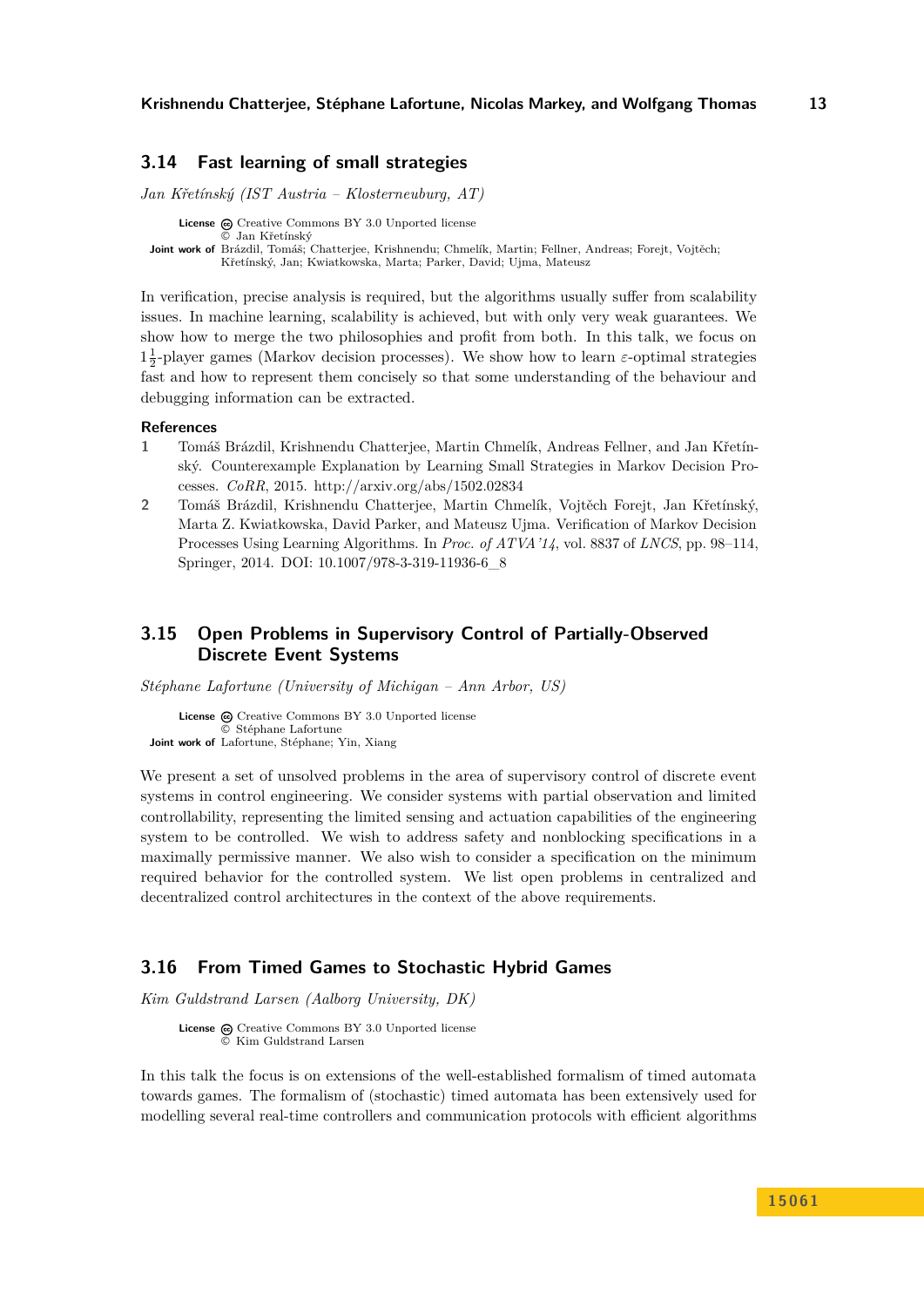as found in the tool UPPAAL and its branch UPPAAL SMC allowing for automatic (statistical) model checking of a range of desired correctness and performance properties of these complex systems.

Moving to the setting of games marks a paradigm shift, where control programs that are correct-by-construction are automatically synthesized from the desired properties (objectives). The talk provides insight into the symbolic on-the-fly algorithm used in the tool UPPAAL TIGA for efficient construction of winning control strategies with respect to reachability, safety, time-bounded reachability as well as Büchi conditions. In fact the tool has previously been applied to the synthesis of control strategies for a number of industrial cases (including control for pig stables, and control for hydraulic pumps) that exhibit performance significantly better than the (at the time) current industrial solution.

The talk also presents the newest branch of the UPPAAL tool suit, namely UPPAAL STRATEGO. In STRATEGO strategies are first-class citizens that may be named and used to constrain any existing type of model checking query of UPPAAL and UPPAAL SMC; i.e. additional (performance) properties of a game under a synthesized strategy may be performed. In addition, given a (most permissive) strategy ensuring given (hard real-time) safety constraints – and obtained by symbolic methods from UPPAAL TIGA – the tool may synthesize sub-strategies that (near-) optimize the expectation of additional performance measures – e.g. total energy consumed, waiting time of given component. This optimization is made using reinforcement learning, a well-established technique from machine learning.

The methods of performance analysis (using UPPAAL SMC) and optimization (using UPPAAL STRATEGO) has been extended to stochastic hybrid automata/games. Future work includes strategy learning under partial observability, thus addressing the need for compact control programs. Also, the use of statistical methods for rare event estimation of stochastic timed automata, as well as data structures for more general classes of strategies are work to be dealt with in near future.

## <span id="page-13-0"></span>**3.17 Average Energy in Weighted Games**

*Simon B. Laursen (Aalborg University, DK)*

License  $\textcircled{c}$  [Creative Commons BY 3.0 Unported](http://creativecommons.org/licenses/by/3.0/) license © [Simon B. Laursen](#page-13-0) **Joint work of** Laursen, Simon; Bouyer, Patricia; Larsen, Kim G.; Markey, Nicolas; Randour, Mickael

We consider a two player game on a weighted graph, where the goal for Player 1 is to keep the average accumulated weight under a given threshold, we name this objective average energy. We describe how this objective relates to the mean-payoff and total-payoff objectives. Our results include complexity and memory analyses of problems related to average energy games combined with lower and upper bound energy constraints.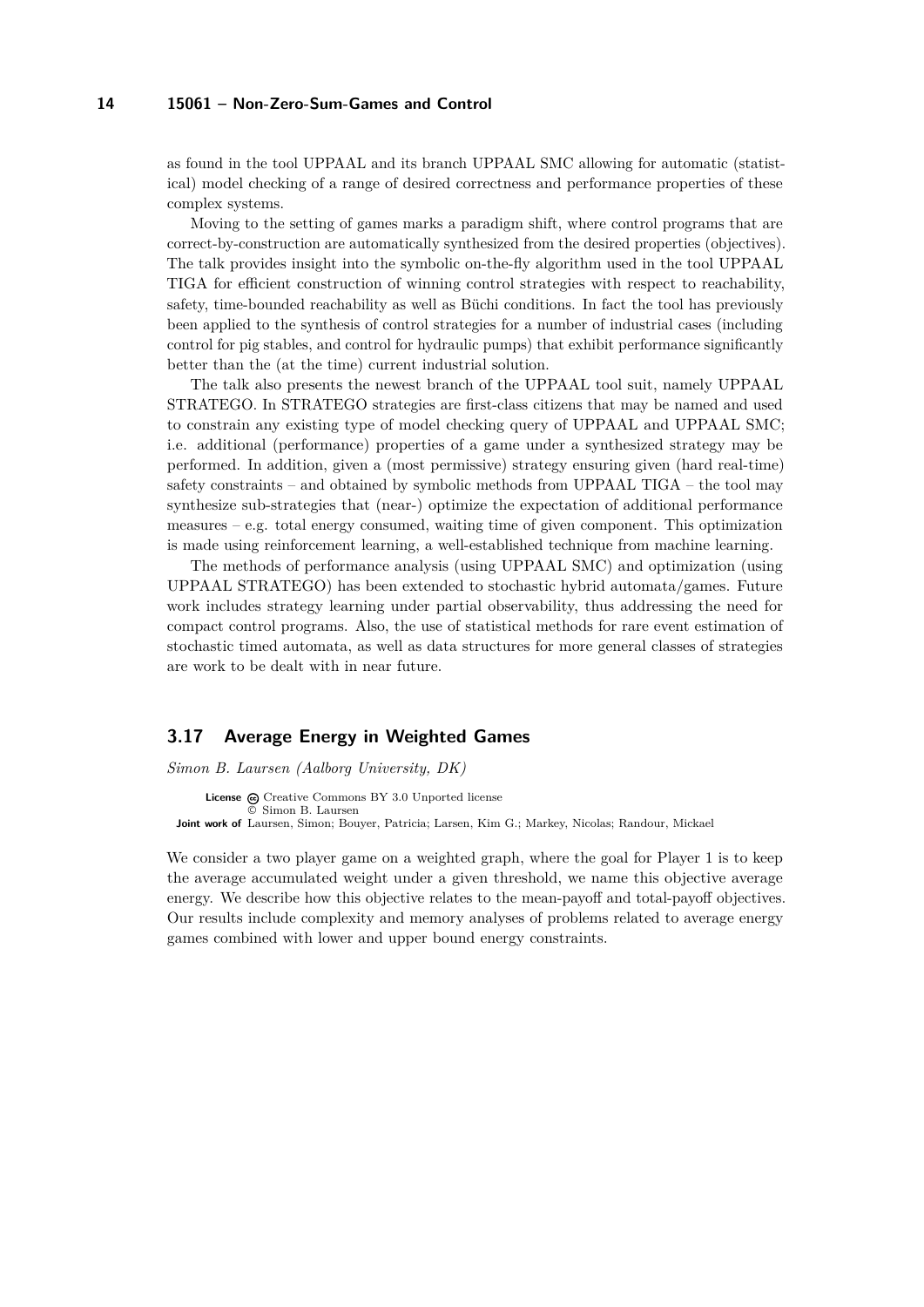## <span id="page-14-0"></span>**3.18 Temporal logics for non-zero-sum games**

*Nicolas Markey (ENS – Cachan, FR)*

**License**  $\bigoplus$  [Creative Commons BY 3.0 Unported](http://creativecommons.org/licenses/by/3.0/) license © [Nicolas Markey](#page-14-0) **Joint work of** Brihaye, Thomas; Da Costa-Lopes, Arnaud; Laroussinie, François; Markey, Nicolas

Several extensions of the temporal logics CTL have been proposed in the recent years to express properties of multi-player games. In this talk I develop one such extension, ATL with strategy contexts, and propose a generic technique for dealing with it. I then show how this technique is also applicable to Strategy Logic. I conclude with a list of directions for further research.

#### **References**

- **1** François Laroussinie and Nicolas Markey. Quantified CTL: Expressiveness and Complexity. *Logical Methods in Computer Science* 10(4:17), 2014.
- **2** François Laroussinie and Nicolas Markey. Augmenting ATL with strategy contexts. *Information and Computation*, 2015. To appear.

## <span id="page-14-1"></span>**3.19 Computer Poker and Computational Game Theory**

*Peter Bro Miltersen (Aarhus University, DK)*

**License**  $\textcircled{e}$  [Creative Commons BY 3.0 Unported](http://creativecommons.org/licenses/by/3.0/) license © [Peter Bro Miltersen](#page-14-1)

We survey recent work by the computer poker community on computational game theory, focusing (we hope), on work relevant for the formal methods community in general and the non-zero-sum-games-for-controller-synthesis subcommunity in particular.

## <span id="page-14-2"></span>**3.20 Why Negatively-Priced Timed Games Are Hard**

*Benjamin Monmege (Free University of Brussels, BE)*

License  $\textcircled{a}$  [Creative Commons BY 3.0 Unported](http://creativecommons.org/licenses/by/3.0/) license

© [Benjamin Monmege](#page-14-2)

- **Joint work of** Brihaye, Thomas; Geeraerts, Gilles; Krishna, Shankara Narayanan; Lefaucheux, Engel; Manasa, Lakshmi; Monmege, Benjamin; Trivedi, Ashutosh
- **Main reference** [T. Brihaye, G. Geeraerts, S. N. Krishna, L. Manasa, B. Monmege, A. Trivedi, "Adding negative](http://dx.doi.org/10.1007/978-3-662-44584-6_38) [prices to priced timed games," in Proc. of the 25th Int'l Conf. on Concurrency Theory](http://dx.doi.org/10.1007/978-3-662-44584-6_38)
	- [\(CONCUR'14\), LNCS, Vol. 8704, pp. 560–575, Springer, 2014.](http://dx.doi.org/10.1007/978-3-662-44584-6_38)
	- **URL** [http://dx.doi.org/10.1007/978-3-662-44584-6\\_38](http://dx.doi.org/10.1007/978-3-662-44584-6_38)

Priced timed games (PTGs) are two-player zero-sum games played on the infinite graph of configurations of priced timed automata where two players take turns to choose transitions in order to optimize cost to reach target states. Bouyer et al. [\[2\]](#page-15-1) and Alur, Bernadsky, and Madhusudan [\[1\]](#page-15-2) independently proposed algorithms to solve PTGs with non-negative prices under certain divergence restriction over prices. Brihaye, Bruyère, and Raskin [\[4\]](#page-15-3) later provided a justification for such a restriction by showing the undecidability of the optimal strategy synthesis problem in the absence of this divergence restriction. This problem for PTGs with one clock has long been conjectured to be in polynomial time, however the current best known algorithms are exponential, like the one by Rutkowski [\[6\]](#page-15-4) (adapted from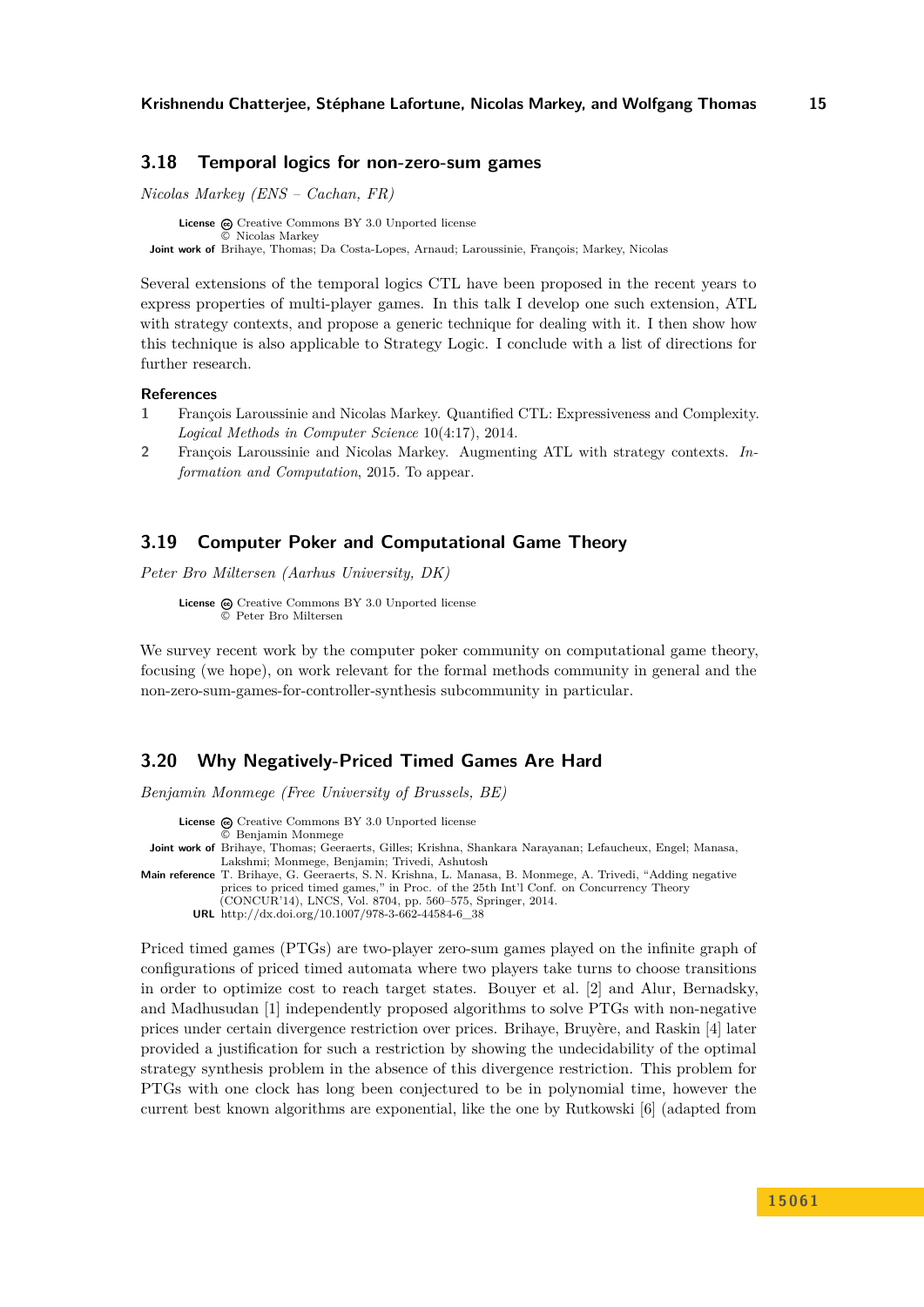a previous attempt from by Bouyer, Larsen, Markey, and Rasmussen [\[3\]](#page-15-5)), or by Hansen, Ibsen- Jensen, and Miltersen [\[5\]](#page-15-6).

In this talk, we study the extension of PTGs with both negative and positive prices. I will summarize the results we previously obtained: some new undecidability results, and the identification of a subclass (one-clock, bi-valued price-rates) for which we designed a pseudo-polynomial time algorithm (and even polynomial time if non-negative bi-valued price-rates) to partially answer the conjecture on the complexity of one-clock PTGs. The rest of my talk will show some examples of PTGs not in the latter subclass with interesting phenomena, showing some strong features of PTGs, and our hopes to obtain a decidability result for a large class of one-clock PTGs with negative prices.

#### **References**

- <span id="page-15-2"></span>**1** Rajeev Alur, Mikhail Bernadsky, and P. Madhusudan. Optimal reachability for weighted timed games. In *Proc. of the 31st Int'l Colloquium on Automata, Languages and Programming (ICALP'04)*, vol. 3142 of *LNCS*, pp. 122–133, Springer, 2004. [DOI: 10.1007/978-3-](http://dx.doi.org/10.1007/978-3-540-27836-8_13) [540-27836-8\\_13](http://dx.doi.org/10.1007/978-3-540-27836-8_13)
- <span id="page-15-1"></span>**2** Patricia Bouyer, Franck Cassez, Emmanuel Fleury, and Kim G. Larsen. Optimal strategies in priced timed game automata. In *Proc. of the 24th Conf. on Foundations of Software Technology and Theoretical Computer Science (FSTTCS'04)*, vol. 3328 of *LNCS*, pp. 148– 160, Springer, 2005. [DOI: 10.1007/978-3-540-30538-5\\_13](http://dx.doi.org/10.1007/978-3-540-30538-5_13)
- <span id="page-15-5"></span>**3** Patricia Bouyer, Kim G. Larsen, Nicolas Markey, and Jacob Illum Rasmussen. Almost optimal strategies in one-clock priced timed games. In *Proc. of the 26th Conference on Foundations of Software Technology and Theoretical Computer Science (FSTTCS'06)*, vol. 4337 of *LNCS*, pp. 345–356, Springer, 2006. [DOI: 10.1007/11944836\\_32](http://dx.doi.org/10.1007/11944836_32)
- <span id="page-15-3"></span>**4** Thomas Brihaye, Véronique Bruyère, and Jean-François Raskin. On optimal timed strategies. In *Proc. of the 3rd Int'l Conf. on Formal Modeling and Analysis of Timed Systems (FORMATS'05)*, vol. 3829 of *LNCS*, pp. 49–64, Springer, 2005. [DOI: 10.1007/11603009\\_5](http://dx.doi.org/10.1007/11603009_5)
- <span id="page-15-6"></span>**5** Thomas Dueholm Hansen, Rasmus Ibsen-Jensen, and Peter Bro Miltersen. A faster algorithm for solving one-clock priced timed games. In *Proc. of the 24th Int'l Conf. on Concurrency Theory (CONCUR'13)*, vol. 8052 of *LNCS*, pp. 531–545, Springer, 2013. [DOI: 10.1007/978-3-642-40184-8\\_37](http://dx.doi.org/10.1007/978-3-642-40184-8_37)
- <span id="page-15-4"></span>**6** Michał Rutkowski. Two-player reachability-price games on single-clock timed automata. In *Proc. of the 9th Workshop on Quantitative Aspects of Programming Languages (QAPL'11)*, vol. 57 of *EPTCS*, pp. 31–46, 2011. [DOI: 10.4204/EPTCS.57.3](http://dx.doi.org/10.4204/EPTCS.57.3)

# <span id="page-15-0"></span>**3.21 Correct-by-construction controller synthesis for highly dynamic systems: an application in automotive safety systems**

*Necmiye Ozay (University of Michigan – Ann Arbor, US)*

**License**  $\textcircled{c}$  [Creative Commons BY 3.0 Unported](http://creativecommons.org/licenses/by/3.0/) license © [Necmiye Ozay](#page-15-0) **Joint work of** Ozay, Necmiye; Nilsson, Petter; Liu, Jun; Grizzle, Jessy; Chen, Yuxiao; Peng, Huei

A plethora of driver convenience and safety automation systems are being introduced into production vehicles, such as electronic stability control, adaptive cruise control, lane keeping, and obstacle avoidance. Assuring the seamless and safe integration of each new automation function with existing control functions is a major challenge for vehicle manufacturers. In this talk, I will present some preliminary results to address this problem through the use of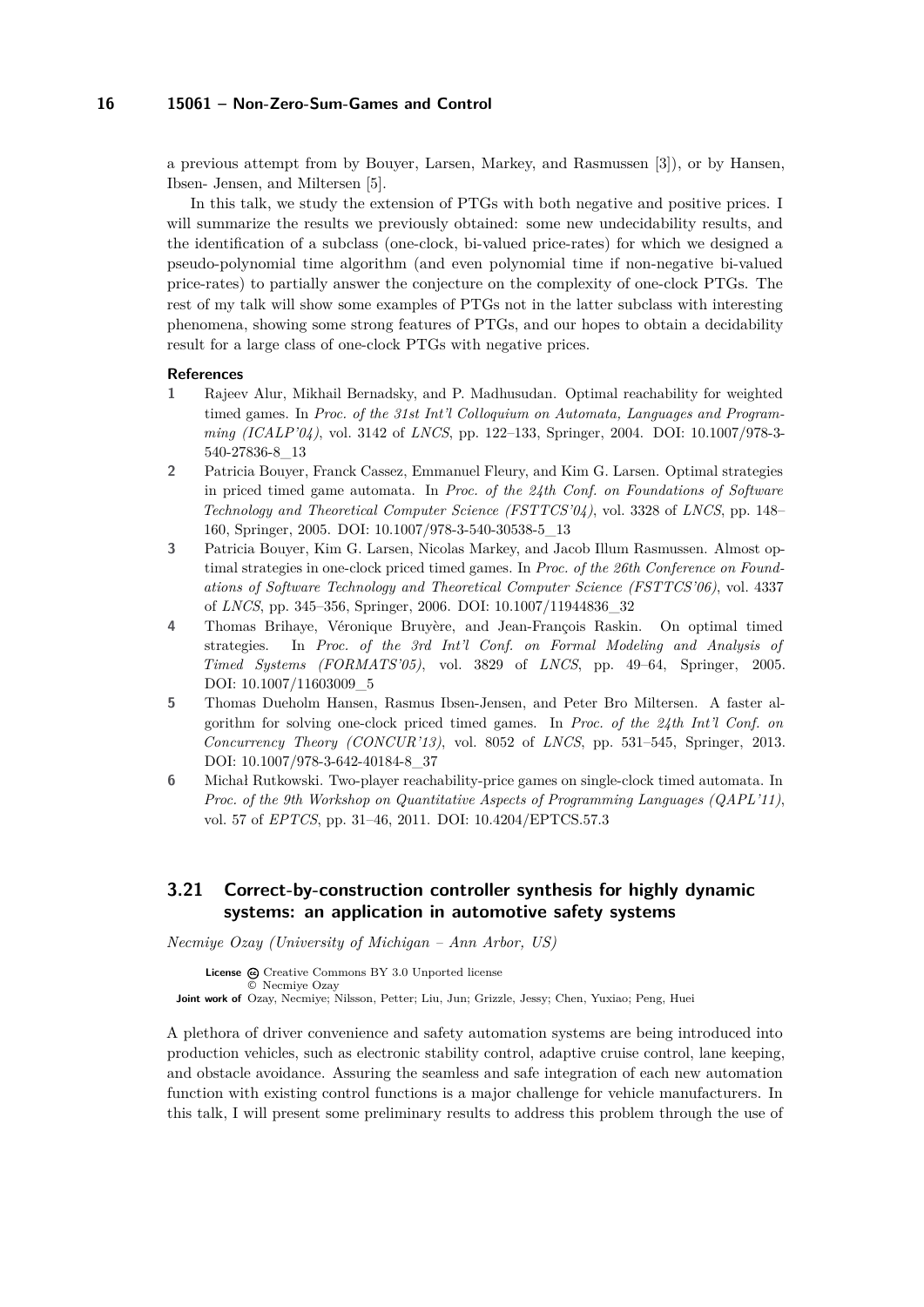formal methods and correct-by-construction controller synthesis techniques. Mechanisms for handling implementation, perception or model imperfections will be discussed. I will conclude the talk with some open problems and directions for future research.

## <span id="page-16-0"></span>**3.22 Fun with funnels**

*Nicolas Perrin (UPMC – Paris, FR)*

License  $\bigcirc$  [Creative Commons BY 3.0 Unported](http://creativecommons.org/licenses/by/3.0/) license © [Nicolas Perrin](#page-16-0)

Related to the notion of Lyapunov stability, funnels are regions of finite time invariance that can help to reason about dynamical systems whose differential equations are too difficult to handle directly. We explain how finite libraries of funnels could be used to construct variants of timed automata with potentially interesting applications to switching controller synthesis with collision avoidance objectives.

# <span id="page-16-1"></span>**3.23 Percentile Queries in Multi-Dimensional Markov Decision Processes**

*Mickael Randour (ENS – Cachan, FR)*

**License**  $\textcircled{c}$  [Creative Commons BY 3.0 Unported](http://creativecommons.org/licenses/by/3.0/) license © [Mickael Randour](#page-16-1) **Joint work of** Randour, Mickael; Raskin, Jean-François; Sankur, Ocan **Main reference** [M. Randour, J.-F. Raskin, O. Sankur, "Percentile queries in multi-dimensional Markov decision](http://arxiv.org/abs/1410.4801v1) [processes," arXiv:1410.4801v1 \[cs.LO\], 2014.](http://arxiv.org/abs/1410.4801v1) **URL** <http://arxiv.org/abs/1410.4801v1>

Markov decision processes (MDPs) with multi-dimensional weights are useful to analyze systems with multiple objectives that may be conflicting and require the analysis of trade-offs. In this work, we study the complexity of percentile queries in such MDPs and give algorithms to synthesize strategies that enforce such constraints. Given a multi-dimensional weighted MDP and a quantitative payoff function  $f$ , thresholds  $v_i$  (one per dimension), and probability thresholds  $\alpha_i$ , we show how to compute a single strategy to enforce that for all dimensions *i*, the probability of outcomes  $\rho$  satisfying  $f_i(\rho) \geq v_i$  is at least  $\alpha_i$ . We consider classical quantitative payoffs from the literature (sup, inf, lim sup, lim inf, mean-payoff, truncated sum, discounted sum). Our work extends to the quantitative case the multi-objective model checking problem studied by Etessami et al. in unweighted MDPs.

# <span id="page-16-2"></span>**3.24 Beyond Two-Player Zero-sum Games. Motivations and Highlights of Recent Results**

*Jean-François Raskin (Free University of Brussels, BE)*

License  $\textcircled{c}$  [Creative Commons BY 3.0 Unported](http://creativecommons.org/licenses/by/3.0/) license © [Jean-François Raskin](#page-16-2)

We motivate and review three recent results that we have obtained about non-zero sum games:

1. *Doomsday Equilibria for Omega-Regular Games* (Krishnendu Chatterjee, Laurent Doyen, Emmanuel Filiot, Jean-François Raskin)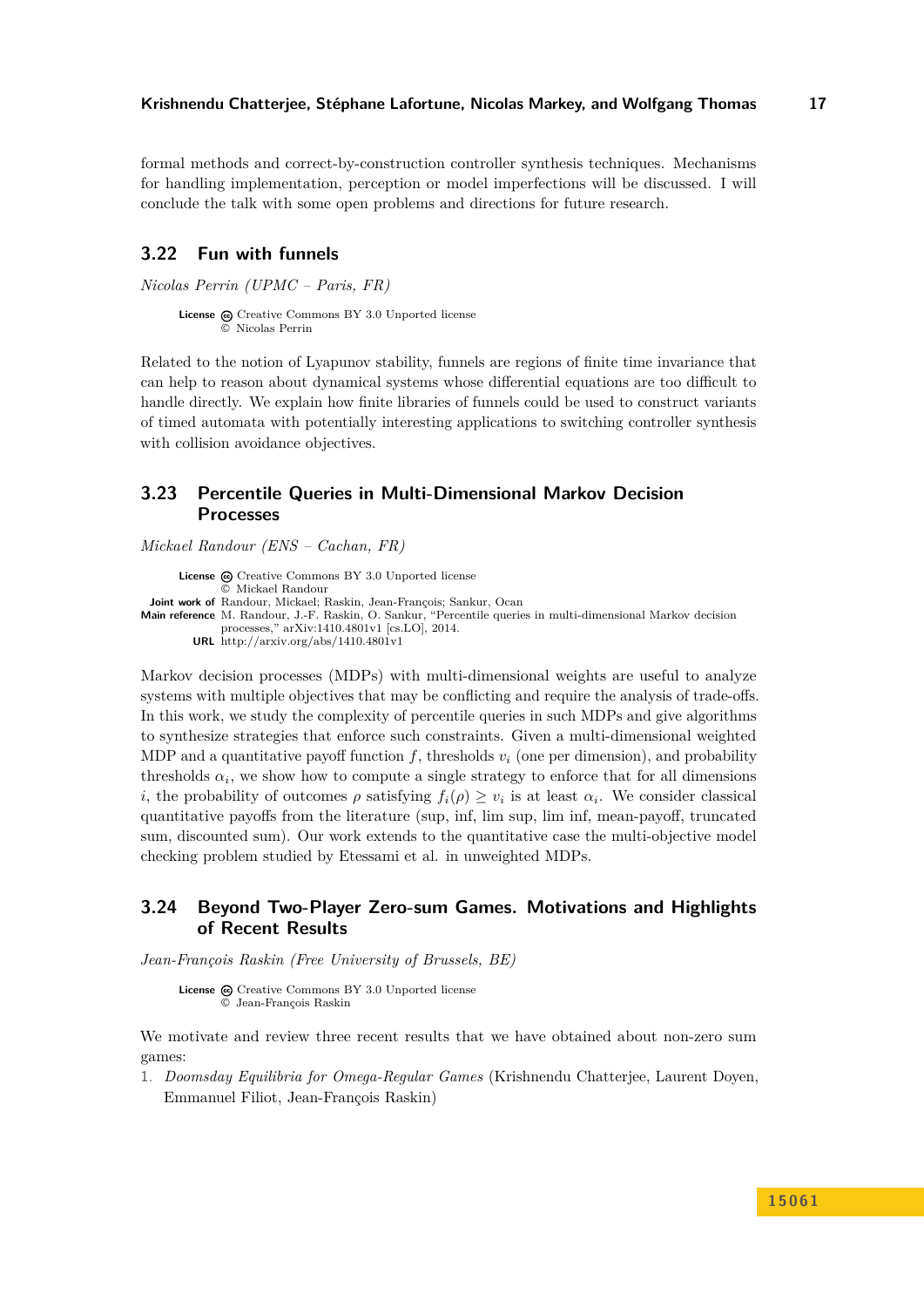Two-player games on graphs provide the theoretical framework for many important problems such as reactive synthesis. While the traditional study of two-player zero-sum games has been extended to multi-player games with several notions of equilibria, they are decidable only for perfect-information games, whereas several applications require imperfect-information games. In this paper we propose a new notion of equilibria, called doomsday equilibria, which is a strategy profile such that all players satisfy their own objective, and if any coalition of players deviates and violates even one of the players objective, then the objective of every player is violated. We present algorithms and complexity results for deciding the existence of doomsday equilibria for various classes of omega-regular objectives, both for imperfect-information games, and for perfectinformation games. We provide optimal complexity bounds for imperfect-information games, and in most cases for perfect-information games.

2. *The Complexity of Admissibility in Omega-Regular Games* (Romain Brenguier, Jean-François Raskin, Mathieu Sassolas)

Iterated admissibility is a well-known and important concept in classical game theory, e.g. to determine rational behaviors in multi-player matrix games. As recently shown by Berwanger, this concept can be soundly extended to infinite games played on graphs with omega-regular objectives. In this paper, we study the algorithmic properties of this concept for such games. We settle the exact complexity of natural decision problems on the set of strategies that survive iterated elimination of dominated strategies. As a byproduct of our construction, we obtain automata which recognize all the possible outcomes of such strategies.

3. *Meet Your Expectations With Guarantees: Beyond Worst-Case Synthesis in Quantitative Games* (Véronique Bruyère, Emmanuel Filiot, Mickael Randour, Jean-François Raskin) We extend the quantitative synthesis framework by going beyond the worst-case. On the one hand, classical analysis of two-player games involves an adversary (modeling the environment of the system) which is purely antagonistic and asks for strict guarantees. On the other hand, stochastic models like Markov decision processes represent situations where the system is faced to a purely randomized environment: the aim is then to optimize the expected payoff, with no guarantee on individual outcomes. We introduce the beyond worst-case synthesis problem, which is to construct strategies that guarantee some quantitative requirement in the worst-case while providing an higher expected value against a particular stochastic model of the environment given as input. This problem is relevant to produce system controllers that provide nice expected performance in the everyday situation while ensuring a strict (but relaxed) performance threshold even in the event of very bad (while unlikely) circumstances. We study the beyond worst-case synthesis problem for two important quantitative settings: the mean-payoff and the shortest path. In both cases, we show how to decide the existence of finite-memory strategies satisfying the problem and how to synthesize one if one exists. We establish algorithms and we study complexity bounds and memory requirements.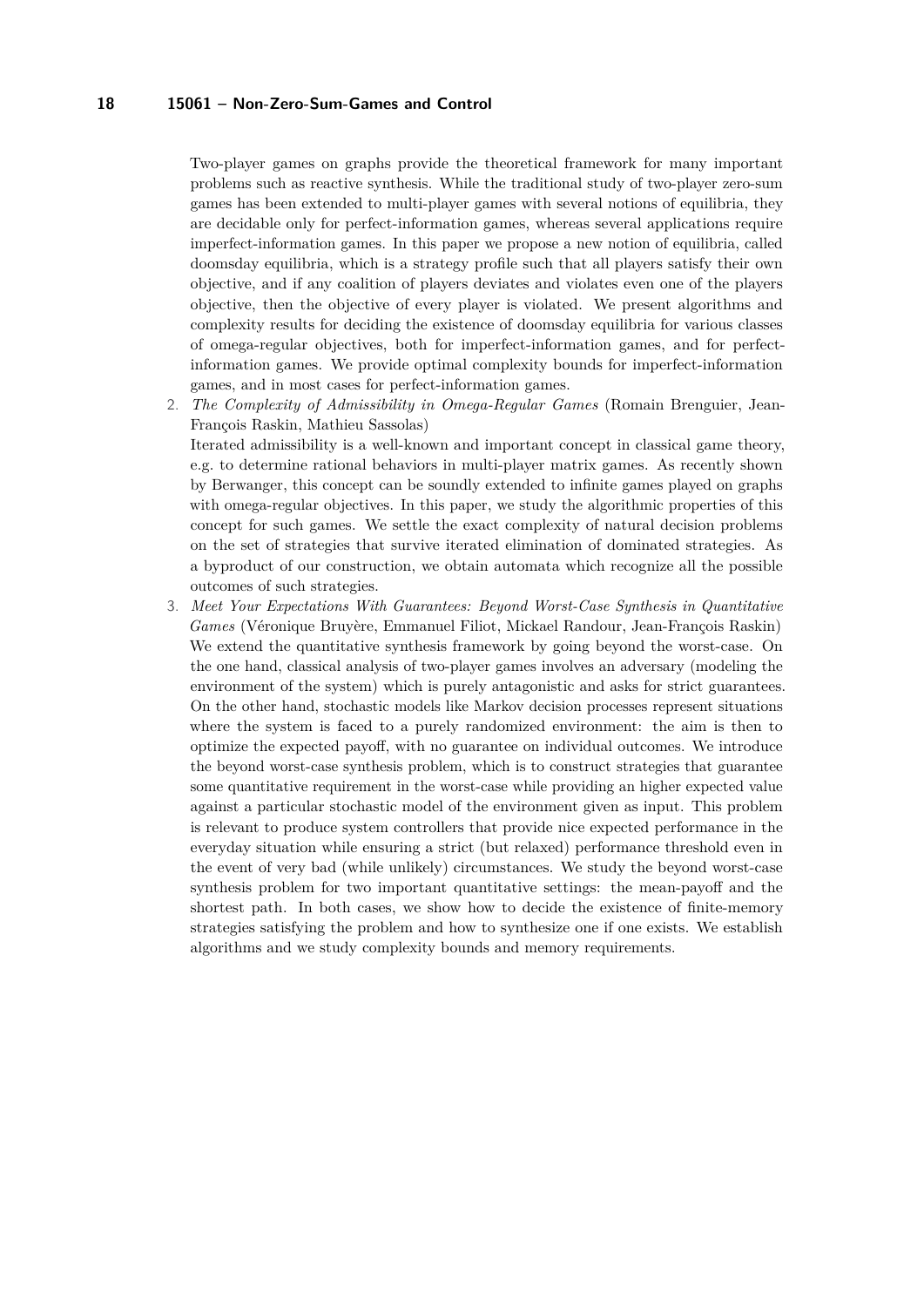## <span id="page-18-0"></span>**3.25 Synthesis for Human-in-the-Loop Control Systems**

*Dorsa Sadigh (University of California – Berkeley, US)*

**License**  $\textcircled{e}$  [Creative Commons BY 3.0 Unported](http://creativecommons.org/licenses/by/3.0/) license © [Dorsa Sadigh](#page-18-0) **Joint work of** Sadigh, Dorsa; Li, Wenchao; Seshia, Sanjit; Sastry, Shankar **Main reference** [W. Li, D. Sadigh, S. A. Seshia, S. S. Sastry, "Synthesis for Human-in-the-Loop Control Systems," in](http://dx.doi.org/10.1007/978-3-642-54862-8_40) [Proc. of the 20th Int'l Conf. on Tools and Algorithms for the Construction and Analysis of](http://dx.doi.org/10.1007/978-3-642-54862-8_40) [Systems \(TACAS'14\), LNCS, Vol. 8413, pp. 470–484, 2014.](http://dx.doi.org/10.1007/978-3-642-54862-8_40) **URL** [http://dx.doi.org/10.1007/978-3-642-54862-8\\_40](http://dx.doi.org/10.1007/978-3-642-54862-8_40)

Several control systems in safety-critical applications involve the interaction of an autonomous controller with one or more human operators. Examples include pilots interacting with an autopilot system in an aircraft, and a driver interacting with automated driver-assistance features in an automobile. The correctness of such systems depends not only on the autonomous controller, but also on the actions of the human controller. In this paper, we present a formalism for human-in-the-loop (HuIL) control systems. Particularly, we focus on the problem of synthesizing a semi-autonomous controller from high-level temporal specifications that expect occasional human intervention for correct operation. We present an algorithm for this problem, and demonstrate its operation on problems related to driver assistance in automobiles.

## <span id="page-18-1"></span>**3.26 Symbolic Quantitative Robustness Analysis of Timed Automata**

*Ocan Sankur (Free University of Brussels, BE)*

License  $\bigcirc$  [Creative Commons BY 3.0 Unported](http://creativecommons.org/licenses/by/3.0/) license © [Ocan Sankur](#page-18-1) **Main reference** [O. Sankur,"Symbolic Quantitative Robustness Analysis of Timed Automata," in Proc. of the 21st](http://dx.doi.org/10.1007/978-3-662-46681-0_48) [Int'l Conf. on Tools and Algorithms for the Construction and Analysis of Systems \(TACAS'15\),](http://dx.doi.org/10.1007/978-3-662-46681-0_48) [LNCS, Vol. 9035, pp. 484–498, Springer, 2015.](http://dx.doi.org/10.1007/978-3-662-46681-0_48) **URL** [http://dx.doi.org/10.1007/978-3-662-46681-0\\_48](http://dx.doi.org/10.1007/978-3-662-46681-0_48)

We consider the robustness analysis of real-time systems modeled by timed automata, where the goal is to compute a bound on the timing imprecisions so that the model satisfies a given specification. We give a semi-algorithm for infinitesimal analysis, which consists in finding a safe bound on imprecisions (rather than the maximal bound). Our algorithm uses parameterized zones, and exact zone approximations, and performs LTL model checking. The implemented tool is shown to perform well on several standard benchmarks.

#### <span id="page-18-2"></span>**3.27 Quantitative Verification in Rational Environments**

*Sven Schewe (University of Liverpool, GB)*

- License  $\textcircled{c}$  [Creative Commons BY 3.0 Unported](http://creativecommons.org/licenses/by/3.0/) license © [Sven Schewe](#page-18-2) **Joint work of** Gupta, Anshul; Schewe, Sven
- **Main reference** [A. Gupta, S. Schewe, "Quantitative Verification in Rational Environments," in Proc. of the 21st](http://dx.doi.org/10.1109/TIME.2014.9) [Int'l Symp. on Temporal Representation and Reasoning \(TIME'14\), pp. 123–131, IEEE Computer](http://dx.doi.org/10.1109/TIME.2014.9) [Society, 2014.](http://dx.doi.org/10.1109/TIME.2014.9) **URL** <http://dx.doi.org/10.1109/TIME.2014.9>

We provide a motivation for and discuss the complexity of finding optimal leader / Stackelberg equilibria for non-zero-sum mean payoff games. In this setting, a clever leader trespasses on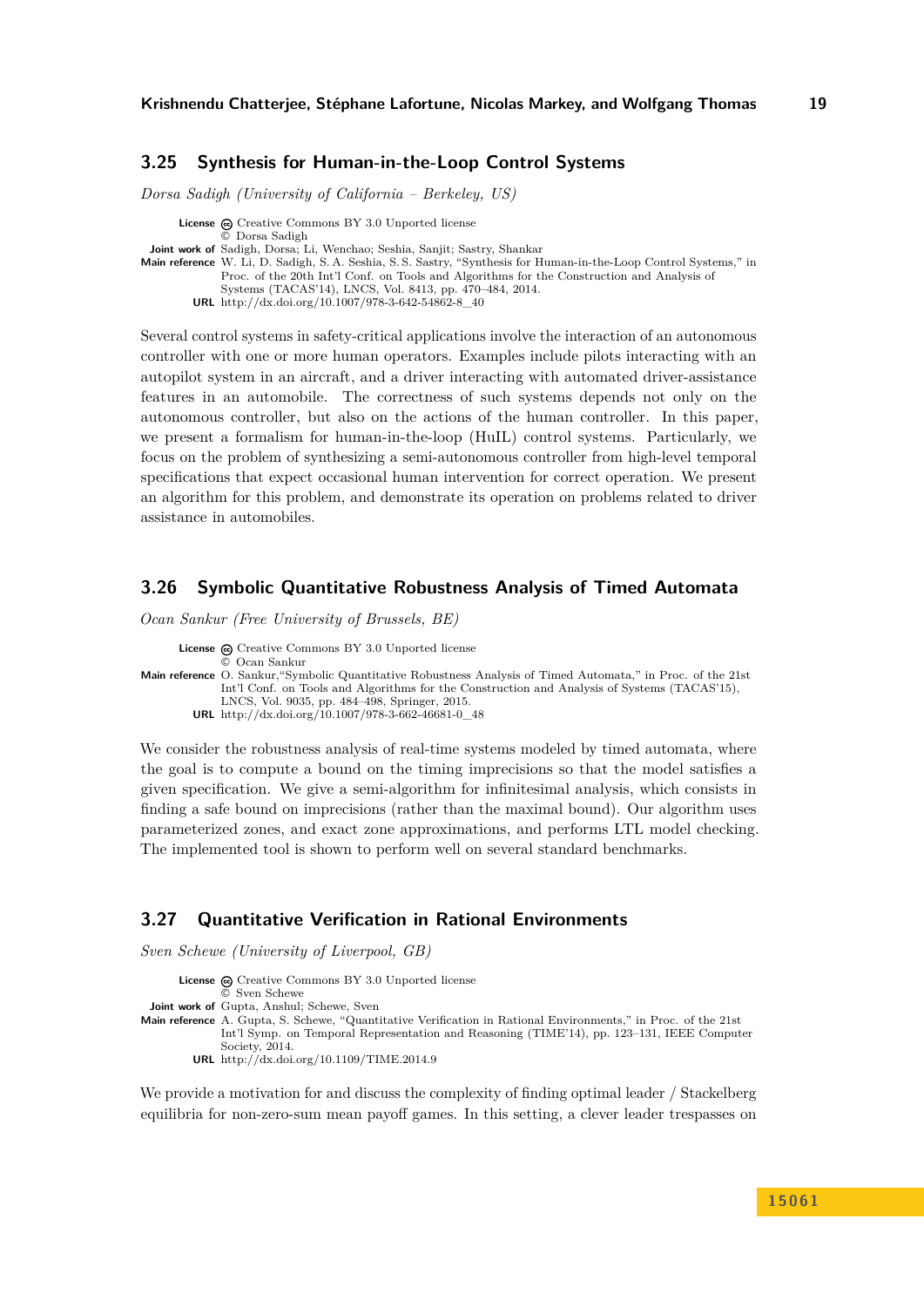the Nash-y rationality of her followers, using their goals to increase her overall return. We show that this quantitative verification problem is NP-complete, and in PTIME with a (two player zero-sum) MPG oracle for a bounded number of players.

# <span id="page-19-0"></span>**3.28 Supervisory Control Synthesis for Deterministic Context Free Specification Languages – Enforcing Controllability Least Restrictively**

*Anne-Kathrin Schmuck (TU Berlin, DE)*

License  $\textcircled{c}$  [Creative Commons BY 3.0 Unported](http://creativecommons.org/licenses/by/3.0/) license © [Anne-Kathrin Schmuck](#page-19-0)

**Joint work of** Schmuck, Anne-Kathrin; Schneider, Sven; Raisch, Joerg; Nestmann, Uwe

**Main reference** [A. K. Schmuck, S. Schneider, J. Raisch, U. Nestmann, "Extending Supervisory Controller Synthesis](http://dx.doi.org/10.3182/20140514-3-FR-4046.00058) [to Deterministic Pushdown Automata – Enforcing Controllability Least Restrictively," in Proc. of](http://dx.doi.org/10.3182/20140514-3-FR-4046.00058) [the 12th Int'l Workshop on Discrete Event Systems, pp. 286–293, 2014.](http://dx.doi.org/10.3182/20140514-3-FR-4046.00058) **URL** <http://dx.doi.org/10.3182/20140514-3-FR-4046.00058>

Supervisory Control Theory (SCT) was established by Ramadge and Wonham in the early 80's for the purpose of controller synthesis on formal languages using their finite automaton realizations. This implies that this synthesis can only be applied to regular plant and specification languages, as only regular languages can be realized by deterministic finite automata (DFA). While the plant can typically be realized by a DFA, requiring that the specification can also be realized by a DFA is rather restrictive.

After introducing the original synthesis for regular languages, we have discussed an extension of SCT to a larger class of specifications, namely specifications that can be written as deterministic context free languages.

#### <span id="page-19-1"></span>**3.29 Program Synthesis for Games and Control**

*Armando Solar-Lezama (MIT - Cambridge, US)*

License  $\textcircled{c}$  [Creative Commons BY 3.0 Unported](http://creativecommons.org/licenses/by/3.0/) license © [Armando Solar-Lezama](#page-19-1)

**Joint work of** Solar-Lezama, Armando; Chaudhuri, Swarat

**Main reference** [A. Solar-Lezama, S. Chaudhuri, "Smooth Interpretation," in Proc. of the 2010 ACM SIGPLAN](http://dx.doi.org/10.1145/1809028.1806629)

[Conf. on Programming Language Design and Implementation \(PLDI'10\), pp. 279–291, ACM, 2010.](http://dx.doi.org/10.1145/1809028.1806629) **URL** <http://dx.doi.org/10.1145/1809028.1806629>

This talk described how recent work on constraint based synthesis via sketches can be applied to solve for winning strategies for two player games. The talked used the example of the "Cinderella Game" to illustrate the approach and to show some of its limitations. The talk also described how the ideas of encoding a synthesis problem as a sketch can be leveraged in the context of controller synthesis. Specifically I described some joint work with Swarat Chaudhuri on the use of smooth interpretation together with sketches to facilitate the search of optimal controllers.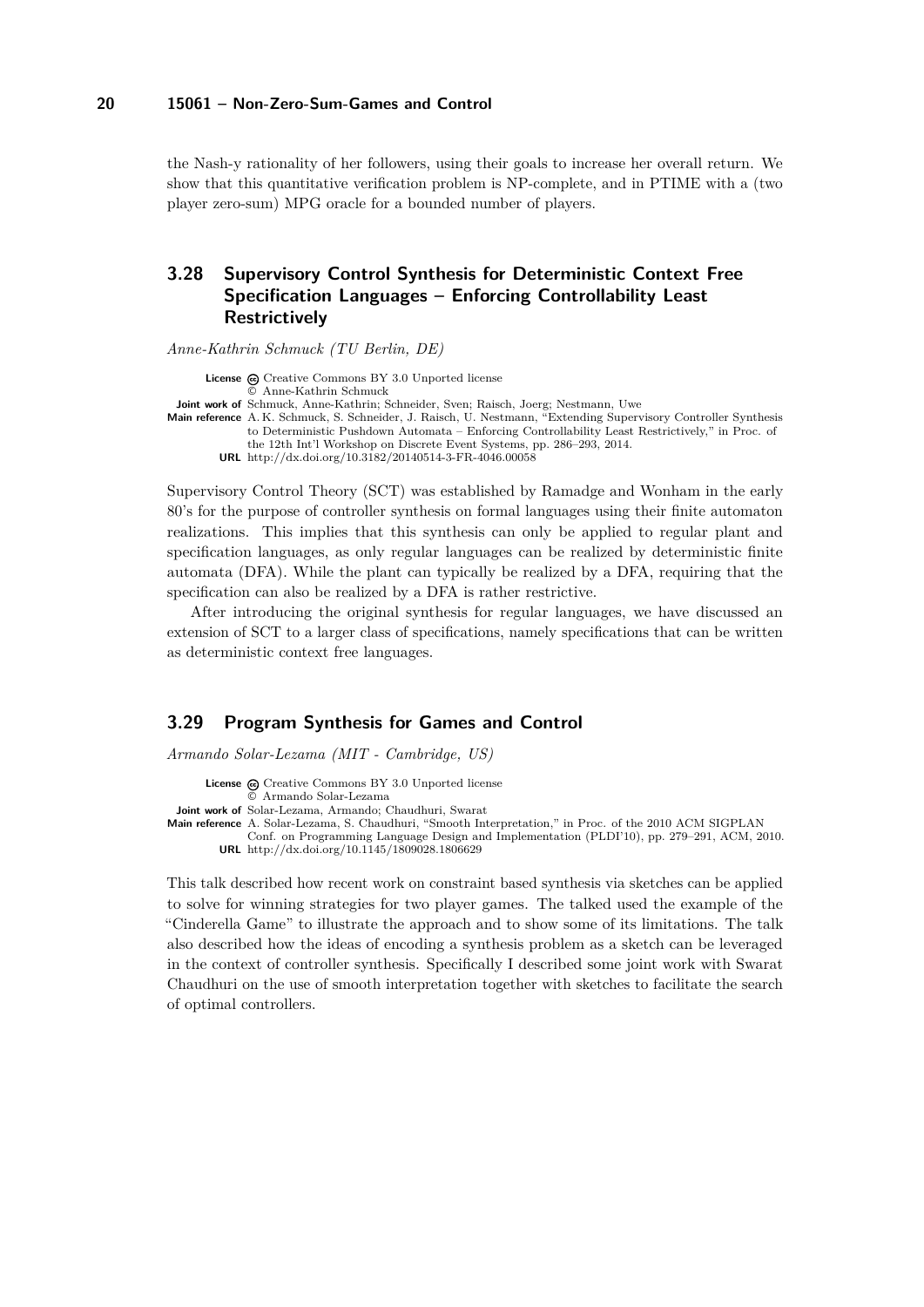# <span id="page-20-0"></span>**3.30 Home Automation Synthesis: From Toy Examples to Realistic Scenarios**

*Jiří Srba (Aalborg University, DK)*

**License**  $\textcircled{c}$  [Creative Commons BY 3.0 Unported](http://creativecommons.org/licenses/by/3.0/) license © [Jiří Srba](#page-20-0) **Joint work of** Jiří Srba; Mathias Grund Sørensen; Kim G. Larsen; David Junker; Lasse E. Nielsen; Mads Mikkelsen; Martin Lykke; Martin Z. Kristensen; Søren B. Andersen

The synthesis of a controller for a home automation systems is a complex task. In this talk we shall present an if-this-then-that rule format for the description of intended behaviour of a smart house and discuss the different approaches for automatic controller synthesis. We discuss their limitations and demonstrate a prototype implementation on a scaled model of a real house.

## <span id="page-20-1"></span>**3.31 Games among arbitrarily many players**

*John G. Thistle (University of Waterloo, CA)*

**License**  $\textcircled{c}$  [Creative Commons BY 3.0 Unported](http://creativecommons.org/licenses/by/3.0/) license [John G. Thistle](#page-20-1) **Joint work of** M. Hadi Zibaeenejad; Thistle, John G. **Main reference** [M. H. Zibaeenejad, J. G. Thistle, "Weak invariant simulation and its application to analysis of](http://dx.doi.org/10.1109/TAC.2014.2315311) [parameterized networks," IEEE Transactions on Automatic Control, 59\(8\):2024–2037, 2014.](http://dx.doi.org/10.1109/TAC.2014.2315311) **URL** <http://dx.doi.org/10.1109/TAC.2014.2315311>

Distributed control of manufacturing networks, transportation networks, groups of mobile robots and the like, is a form of strategy design for nonzero-sum games. In many of these applications, the number of players may vary with time; it may be large, making explicit modelling cumbersome; or indeed it may be unknown. For such reasons it may be of interest to study games involving arbitrary numbers of players. Control design – or strategy design – can be seen as involving alternating phases of synthesis and verification: for example, disabling of a state transition or a move may give rise to livelocks or deadlocks, requiring further design iterations. This talk will focus on verification of the existence of reachable deadlock states of a game.

The literature – specifically the literature on "parameterized systems" – contains a number of decidability results for verification of relatively simple games among arbitrary numbers of players (where the allowed sequences of moves of each player are defined by an isomorphism to a given template process, and where the players' strategies are likewise isomorphic). For instance, players may be assumed to form a ring network, in which they interact directly only with their immediate neighbours, and only through the passing of tokens that carry no data. This talk asks whether there exist more complex games that still admit decision procedures for deadlock. It submits as an answer a somewhat tentative "yes". Our "existence proof" is based on a novel, and unconventional, process-algebraic simulation relation that allows the formulation of less restrictive assumptions about modes of interaction. In the case of ring networks, these assumptions allow the set of reachable deadlocked states to be characterized as those involving circular waits – and such states can be represented as the language accepted by a finite automaton over the alphabet of state symbols of the template process. For a more general class of network topologies featuring branching, we can similarly characterize the set of suitably generalized circular waits as the language accepted by a finite automaton on finite trees. Under some additional assumptions, we can show that the deadlocked network states are exactly those containing generalized circular waits.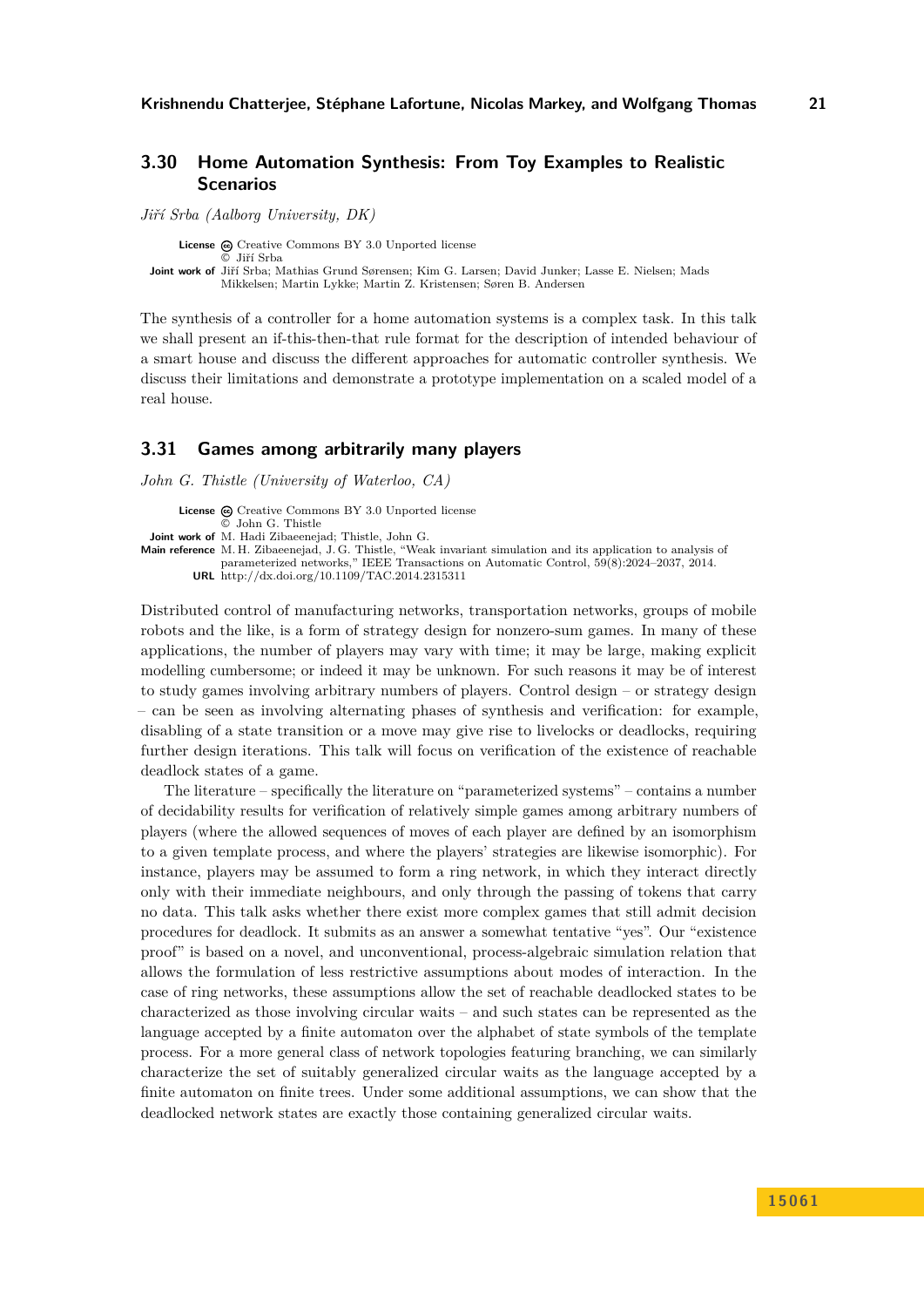# <span id="page-21-0"></span>**3.32 Correct-by-construction control protocol synthesis for autonomous systems**

*Ufuk Topcu (University of Pennsylvania, US)*

**License** @ [Creative Commons BY 3.0 Unported](http://creativecommons.org/licenses/by/3.0/) license © [Ufuk Topcu](#page-21-0)

How can we affordably build trustworthy autonomous, networked systems? Partly motivated by this question, I describe a shift from the traditional "design+verify" approach to "specify+synthesize" in model-based development of autonomous systems. I then discuss our recent results on automated synthesis of correct-by-construction, hierarchical control protocols. These results account for hybrid dynamics that are subject to rich temporal logic specifications and heterogenous uncertainties, and that operate in adversarial environments. They combine ideas from control theory with those from computer science, and exploit underlying system-theoretic interpretations to suppress the inherent computational complexity. The expressivity of the resulting design methodology enables us to formally investigate a number of emerging issues in autonomous, networked systems. I conclude my talk with a brief overview of several such issues from my ongoing projects: (i) compositional synthesis for the so-called fractionated systems; (ii) effects of perception imperfections on protocol synthesis; (iii) interfaces between learning modules and reactive controllers with provable guarantees of correctness; and (iv) human-embedded autonomy.

## <span id="page-21-1"></span>**3.33 Refinement Calculus for Reactive Systems**

*Stavros Tripakis (University of California – Berkeley, US)*

| <b>License</b> $\omega$ Creative Commons BY 3.0 Unported license                                                       |
|------------------------------------------------------------------------------------------------------------------------|
| © Stavros Tripakis                                                                                                     |
| <b>Joint work of</b> Preoteasa, Viorel; Tripakis, Stavros                                                              |
| <b>Main reference</b> V. Preoteasa, S. Tripakis, "Refinement Calculus of Reactive Systems," in Proc. of the 14th Int'l |
| Conf. on Embedded Software (EMSOFT'14), pp. 2:1-2:10, ACM, 2014; pre-print available as                                |
| $arXiv:1406.6035v1$ [cs.SE].                                                                                           |
| <b>URL</b> http://dx.doi.org/10.1145/2656045.2656068                                                                   |
| <b>URL</b> http://arxiv.org/abs/1406.6035v1                                                                            |

Refinement calculus is a powerful and expressive tool for reasoning about sequential programs in a compositional manner. In this talk I present an extension of refinement calculus for reactive systems. Refinement calculus is based on monotonic predicate transformers, which transform sets of post-states into sets of pre-states. To model reactive systems, we introduce monotonic property transformers, which transform sets of output traces into sets of input traces. This semantics can model refinement, sequential composition, demonic choice, and other semantic operations on reactive systems. Syntactically, monotonic property transformers can be described in higher order logic, but also using other formalisms more amenable to automation, such as linear temporal logic (suitable for specifications) and symbolic transition systems (suitable for implementations). This framework generalizes previous work on relational interfaces so as to be able to express systems with infinite behaviors and liveness properties.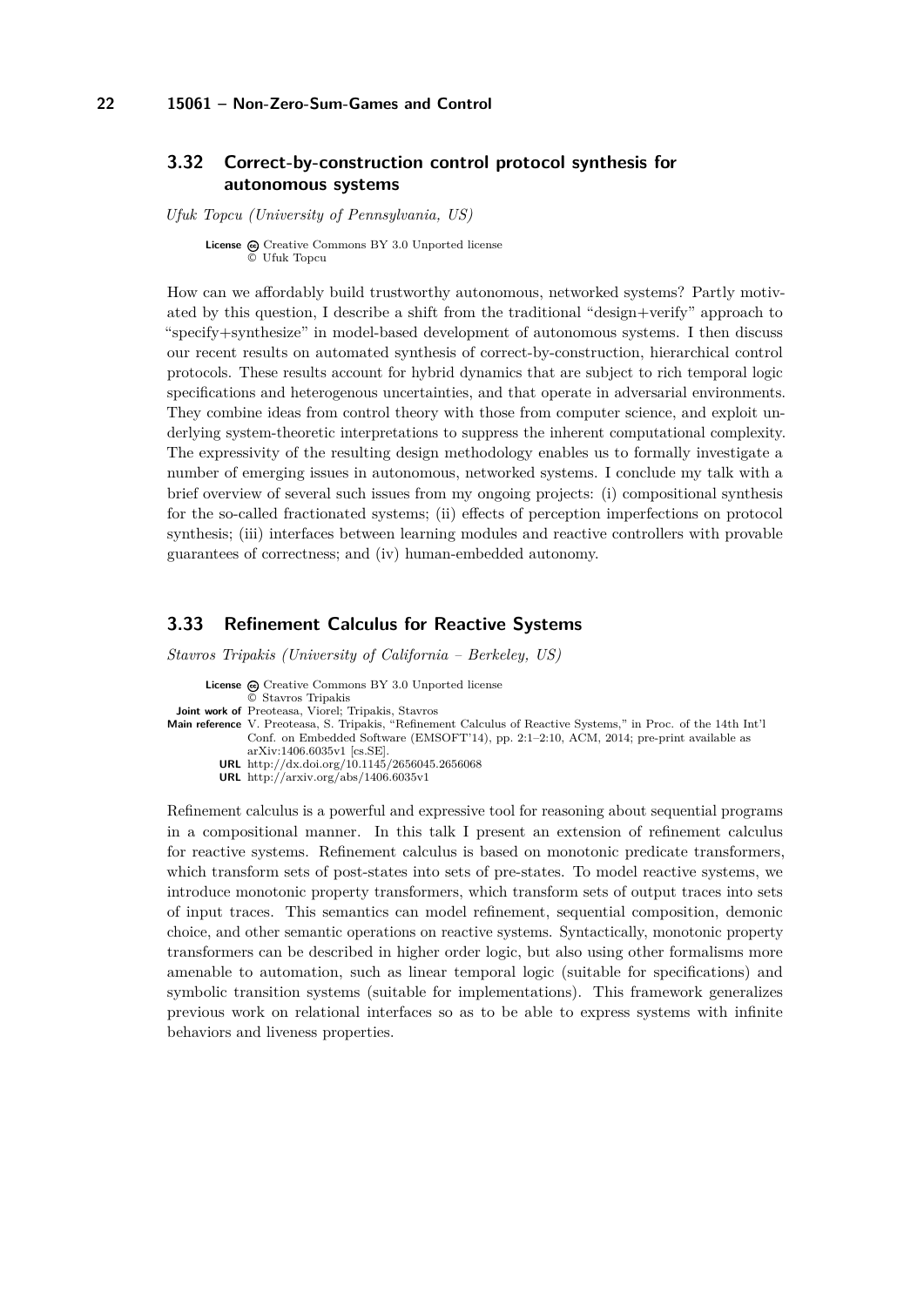## <span id="page-22-0"></span>**3.34 Synthesizing Finite-state Protocols from Scenarios and Requirements**

*Stavros Tripakis (University of California – Berkeley, US)*

License  $\textcircled{c}$  [Creative Commons BY 3.0 Unported](http://creativecommons.org/licenses/by/3.0/) license

© [Stavros Tripakis](#page-22-0)

- **Joint work of** Alur, Rajeev; Martin, Milo; Raghothaman, Mukund; Stergiou, Christos; Tripakis, Stavros; Udupa, Abhishek
- **Main reference** [R. Alur, M. M. K. Martin, M. Raghothaman, C. Stergiou, S. Tripakis, A. Udupa, "Synthesizing](http://dx.doi.org/10.1007/978-3-319-13338-6_7) [Finite-state Protocols from Scenarios and Requirements," in Proc. of the 10th Int'l Haifa](http://dx.doi.org/10.1007/978-3-319-13338-6_7) [Verification Conf. \(HVC'14\), LNCS, Vol. 8855, pp. 75–91, Springer, 2014; pre-print available as](http://dx.doi.org/10.1007/978-3-319-13338-6_7) [arXiv:1402.7150v1 \[cs.FL\].](http://dx.doi.org/10.1007/978-3-319-13338-6_7)

**URL** [http://dx.doi.org/10.1007/978-3-319-13338-6\\_7](http://dx.doi.org/10.1007/978-3-319-13338-6_7)

**URL** <http://arxiv.org/abs/1402.7150v1>

Scenarios, or Message Sequence Charts, offer an intuitive way of describing the desired behaviors of a distributed protocol. In this paper we propose a new way of specifying finite-state protocols using scenarios: we show that it is possible to automatically derive a distributed implementation from a set of scenarios augmented with a set of safety and liveness requirements, provided the given scenarios adequately *cover* all the states of the desired implementation. We first derive incomplete state machines from the given scenarios, and then synthesis corresponds to completing the transition relation of individual processes so that the global product meets the specified requirements. This completion problem, in general, has the same complexity, PSPACE, as the verification problem, but unlike the verification problem, is NP-complete for a constant number of processes. We present two algorithms for solving the completion problem, one based on a heuristic search in the space of possible completions and one based on OBDD-based symbolic fixpoint computation. We evaluate the proposed methodology for protocol specification and the effectiveness of the synthesis algorithms using the classical alternating-bit protocol.

#### <span id="page-22-1"></span>**3.35 Omega-regular and Max-regular Delay Games**

*Martin Zimmermann (Universität des Saarlandes, DE)*

```
License \textcircled{e}Creative Commons BY 3.0 Unported license
               © Martin Zimmermann
 Joint work of Zimmermann, Martin; Klein, Felix
Main reference F. Klein, M. Zimmermann, "How Much Lookahead is Needed to Win Infinite Games?"
              arXiv:1412.3701v1 [cs.GT], 2014.
         URL http://arxiv.org/abs/1412.3701v1
```
In delay games, one of the players is able to delay her moves to obtain a lookahead on her opponent's moves. Recently, we showed that exponential lookahead is sufficient for omegaregular games with delay, gave a matching lower bound, and showed solving such games to be EXPTIME-complete.

Similar techniques are also applicable to quantitative extensions of the omega-regular languages, e.g., max-regular languages. These are the languages definable in weak MSO with the unbounding quantifier. We showed that max-regular delay games with respect to bounded lookahead are decidable and gave a doubly-exponential upper bound on the necessary lookahead. On the other hand, we showed that bounded delay is not always sufficient to win such a game.

I will present these results and discuss open problems, mainly on quantitative winning conditions, e.g., there is no matching lower bound in the max-regular case and the exact complexity is open.

This is (partially) joint work with Felix Klein (Saarland University).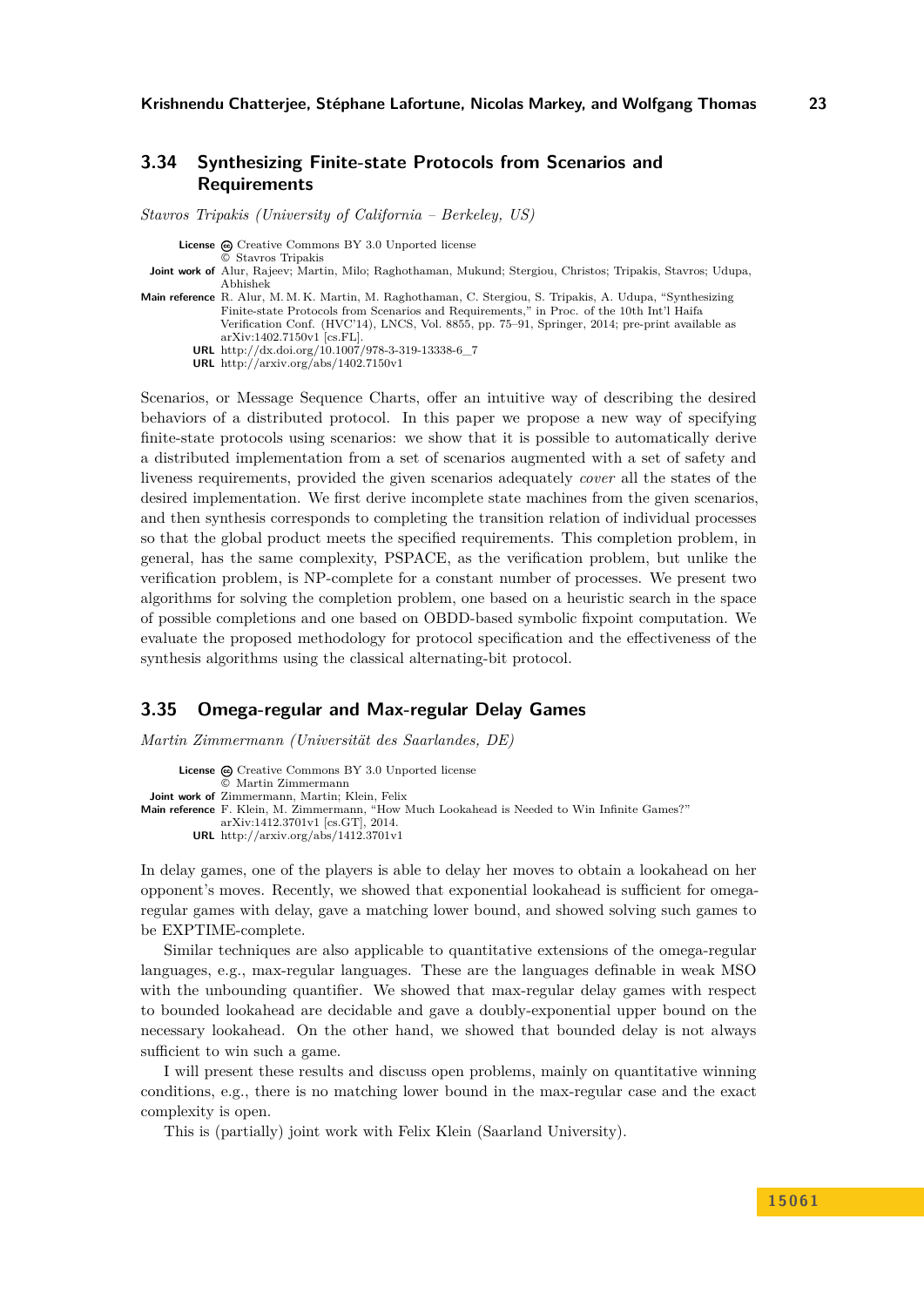<span id="page-23-0"></span>

# <span id="page-23-1"></span>**4.1 Discussion on Supervisory Control and Reactive Synthesis**

*Stéphane Lafortune (University of Michigan – Ann Arbor, US)*

License  $\textcircled{c}$  [Creative Commons BY 3.0 Unported](http://creativecommons.org/licenses/by/3.0/) license © [Stéphane Lafortune](#page-23-1)

We discussed how to approach open problems in supervisory control of discrete event systems using reactive synthesis techniques. We considered in particular the range problem in supervisory control under partial observations, where in addition to the safety and nonblocking specifications, a minimum required behavior is imposed on the controlled system. We also discussed how to establish the decidability, or lack thereof, of special cases of the decentralized supervisory control problem where non-blockingness (for which undecidability is known) is replaced by the weaker condition of deadlock-freeness or by a condition on local maximality of the solution. The participants exchanged several ideas on these problems that led to conjectures that will be pursued in future investigations.